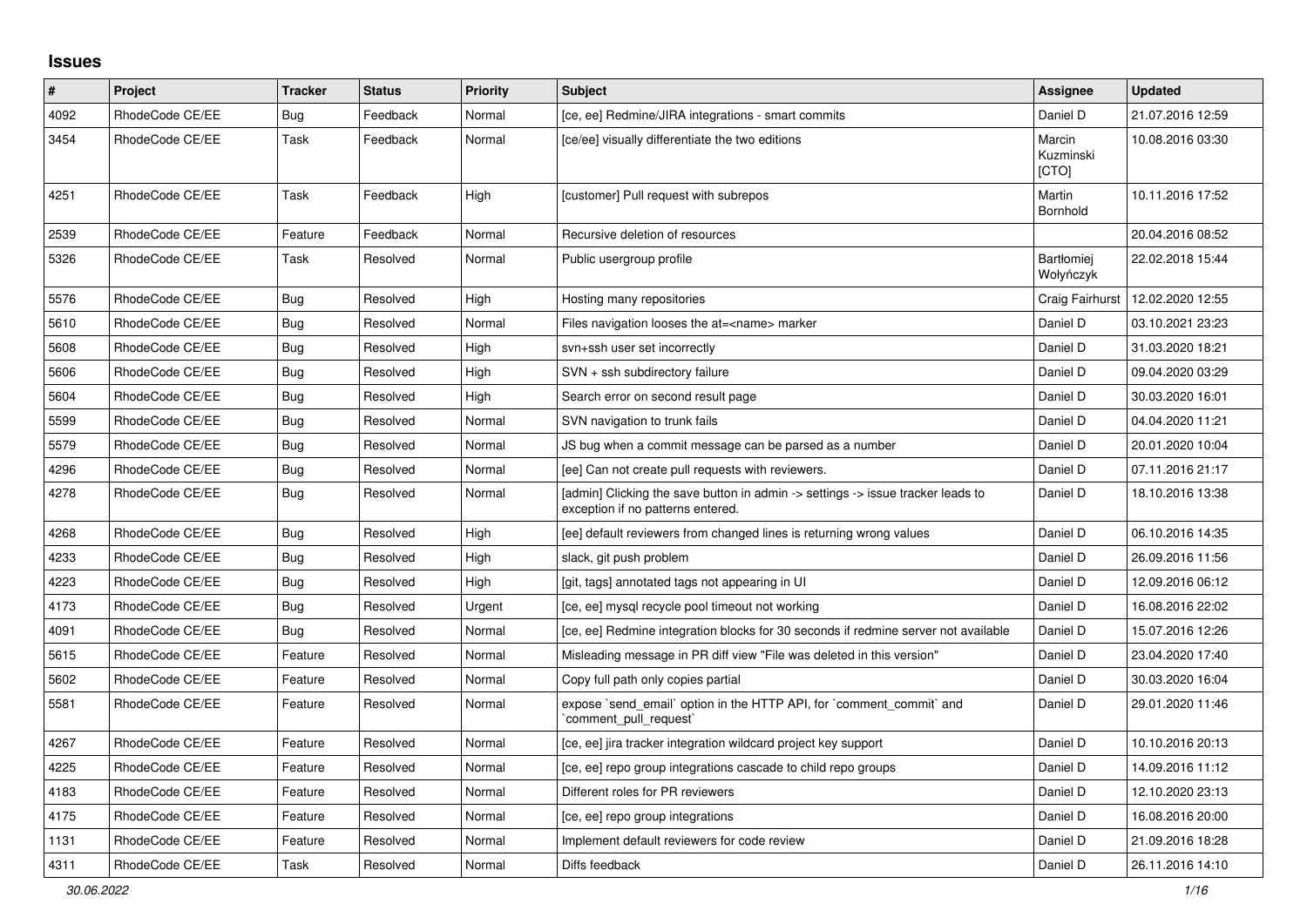| $\vert$ # | Project         | <b>Tracker</b> | <b>Status</b> | <b>Priority</b> | <b>Subject</b>                                                                   | Assignee                     | <b>Updated</b>                   |
|-----------|-----------------|----------------|---------------|-----------------|----------------------------------------------------------------------------------|------------------------------|----------------------------------|
| 4288      | RhodeCode CE/EE | Task           | Resolved      | Normal          | [ce, ee] unify controllers that use diffs                                        | Daniel D                     | 02.08.2017 11:41                 |
| 4259      | RhodeCode CE/EE | Task           | Resolved      | Low             | Events, create post-create-user event                                            | Daniel D                     | 30.01.2017 20:11                 |
| 4238      | RhodeCode CE/EE | Task           | Resolved      | Normal          | default reviewers updates                                                        | Daniel D                     | 06.10.2016 14:26                 |
| 4202      | RhodeCode CE/EE | Task           | Resolved      | Normal          | Polish the 503.html page                                                         | Daniel D                     | 30.08.2016 23:54                 |
| 4181      | RhodeCode CE/EE | Task           | Resolved      | Normal          | Integrations: allow root repos only integrations                                 | Daniel D                     | 31.08.2016 17:44                 |
| 4180      | RhodeCode CE/EE | Task           | Resolved      | Normal          | integrations: possible limit the updates sent                                    | Daniel D                     | 22.08.2016 12:22                 |
| 4199      | RhodeCode CE/EE | Bug            | Resolved      | High            | investigate: ongoing SSL problems when switching to 4.X from 3.X                 | Johannes<br><b>Bornhold</b>  | 15.09.2016 13:14                 |
| 3971      | RhodeCode CE/EE | Bug            | Resolved      | Normal          | [ce, vcs] Merge requests/Pull requests failing due to rebase problem             | Johannes<br>Bornhold         | 19.07.2016 15:54                 |
| 4153      | RhodeCode CE/EE | Task           | Resolved      | Normal          | Optimize readme fetching by changing the system of readme detection              | Johannes<br>Bornhold         | 09.09.2016 10:17                 |
| 4254      | RhodeCode CE/EE | <b>Bug</b>     | Resolved      | Normal          | [frontend] 500 Internal Server Error with i18n-ed pages                          | Lisa Quatmann                | 30.09.2016 14:38                 |
| 4224      | RhodeCode CE/EE | <b>Bug</b>     | Resolved      | Normal          | [docs] update docs re: removing old instances when switching editions            | Lisa Quatmann                | 11.10.2016 15:36                 |
| 4121      | RhodeCode CE/EE | Bug            | Resolved      | Normal          | [ce, ee] server announcement has extra margin                                    |                              | Lisa Quatmann   26.09.2016 14:00 |
| 3488      | RhodeCode CE/EE | Bug            | Resolved      | Normal          | [frontend, styling] update icon font                                             | Lisa Quatmann                | 04.10.2016 13:27                 |
| 4194      | RhodeCode CE/EE | Task           | Resolved      | Normal          | move svn http backend out of labs into a real VCS settings                       | Lisa Quatmann                | 14.09.2016 23:16                 |
| 4276      | RhodeCode CE/EE | Bug            | Resolved      | Normal          | System info page uses mercurial/git versions from RhodeCode instead of VCSServer | Marcin<br>Kuzminski<br>[CTO] | 14.11.2016 21:19                 |
| 4250      | RhodeCode CE/EE | <b>Bug</b>     | Resolved      | Normal          | Adding a reviewer into existing PR doesn't set a reason.                         | Marcin<br>Kuzminski<br>[CTO] | 07.10.2016 20:05                 |
| 4184      | RhodeCode CE/EE | <b>Bug</b>     | Resolved      | High            | fix content INT overflow bug                                                     | Marcin<br>Kuzminski<br>[CTO] | 23.08.2016 10:31                 |
| 4178      | RhodeCode CE/EE | Bug            | Resolved      | Normal          | RhodeCode EE OVA VM wont run on a ESX 6.0 host                                   | Marcin<br>Kuzminski<br>[CTO] | 15.09.2016 13:25                 |
| 4155      | RhodeCode CE/EE | <b>Bug</b>     | Resolved      | Low             | Date of Last Change is not displayed correctly                                   | Marcin<br>Kuzminski<br>[CTO] | 21.01.2020 02:20                 |
| 4065      | RhodeCode CE/EE | <b>Bug</b>     | Resolved      | Normal          | [ux, login] 404 on login after comment attempt                                   | Marcin<br>Kuzminski<br>[CTO] | 04.07.2016 00:40                 |
| 4036      | RhodeCode CE/EE | <b>Bug</b>     | Resolved      | Normal          | encrypted clone_uri can throw unicodeerror after key change                      | Marcin<br>Kuzminski<br>[CTO] | 27.06.2016 19:38                 |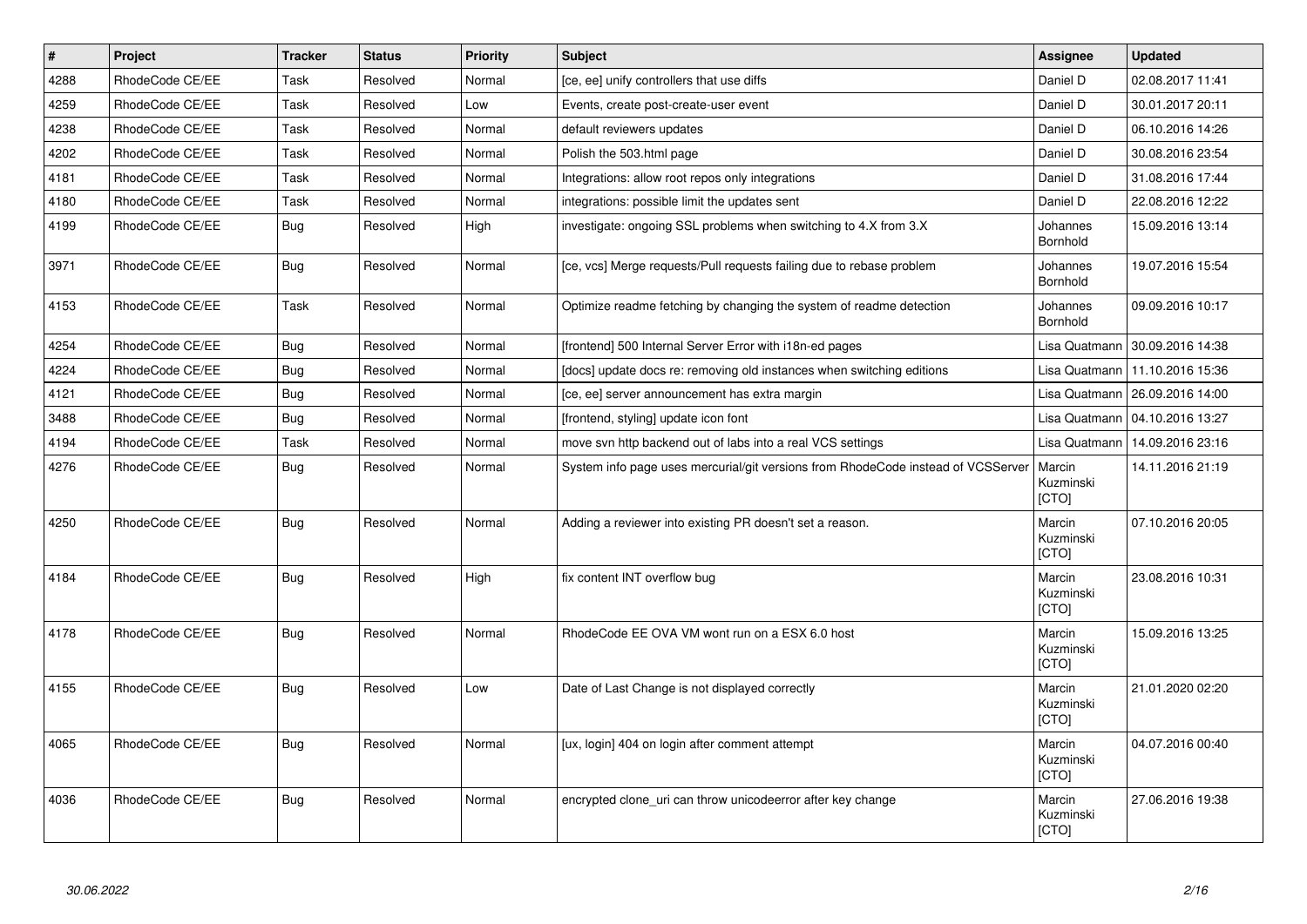| #    | Project         | <b>Tracker</b> | <b>Status</b> | <b>Priority</b> | Subject                                                                                            | Assignee                     | <b>Updated</b>   |
|------|-----------------|----------------|---------------|-----------------|----------------------------------------------------------------------------------------------------|------------------------------|------------------|
| 3549 | RhodeCode CE/EE | Bug            | Resolved      | Normal          | [4.0.0 regression], file source links use last commit id instead of current commit id              | Marcin<br>Kuzminski<br>[CTO] | 21.04.2016 16:10 |
| 5442 | RhodeCode CE/EE | Feature        | Resolved      | Low             | Preview of Jupyter notebooks                                                                       | Marcin<br>Kuzminski<br>[CTO] | 16.01.2019 16:33 |
| 4219 | RhodeCode CE/EE | Feature        | Resolved      | Normal          | [ce, ee] Add mandatory reviewers for pull requests                                                 | Marcin<br>Kuzminski<br>[CTO] | 20.06.2017 15:23 |
| 4211 | RhodeCode CE/EE | Feature        | Resolved      | Normal          | [ce, ee] increase webhook flexibility                                                              | Marcin<br>Kuzminski<br>[CTO] | 20.06.2022 10:55 |
| 5386 | RhodeCode CE/EE | Task           | Resolved      | Normal          | Increase security for Email Change                                                                 | Marcin<br>Kuzminski<br>[CTO] | 17.02.2018 17:29 |
| 5150 | RhodeCode CE/EE | Task           | Resolved      | Normal          | Password reset promts in my account should be hidden in accounts that are not of<br>type rhodecode | Marcin<br>Kuzminski<br>[CTO] | 02.01.2017 16:34 |
| 4670 | RhodeCode CE/EE | Task           | Resolved      | Normal          | Release 4.5.1                                                                                      | Marcin<br>Kuzminski<br>[CTO] | 06.12.2016 21:13 |
| 4297 | RhodeCode CE/EE | Task           | Resolved      | Normal          | redo the my-pull-requests page to use the datagrid                                                 | Marcin<br>Kuzminski<br>[CTO] | 01.11.2016 09:31 |
| 4282 | RhodeCode CE/EE | Task           | Resolved      | Normal          | Add inode limit together with disk usage                                                           | Marcin<br>Kuzminski<br>[CTO] | 19.10.2016 12:18 |
| 4281 | RhodeCode CE/EE | Task           | Resolved      | Normal          | Fix docs on To `increase database performance`                                                     | Marcin<br>Kuzminski<br>[CTO] | 18.10.2016 16:39 |
| 4245 | RhodeCode CE/EE | Task           | Resolved      | Normal          | Convert control command to use http mode by default                                                | Marcin<br>Kuzminski<br>[CTO] | 14.10.2016 16:13 |
| 3556 | RhodeCode CE/EE | Task           | Resolved      | Normal          | Disable and rename initial_repo_scan flag                                                          | Marcin<br>Kuzminski<br>[CTO] | 22.04.2016 14:33 |
| 5587 | RhodeCode CE/EE | <b>Bug</b>     | Resolved      | Normal          | Broken metatags in 4.18.1                                                                          | Marcin Lulek                 | 29.01.2020 11:46 |
| 4269 | RhodeCode CE/EE | Support        | Resolved      | Normal          | Allow flash messages to be permanently surpressed                                                  | Marcin Lulek                 | 14.10.2016 12:46 |
| 4279 | RhodeCode CE/EE | <b>Bug</b>     | Resolved      | Normal          | re-captcha validation is broken                                                                    | Martin<br>Bornhold           | 26.10.2016 22:27 |
| 4277 | RhodeCode CE/EE | <b>Bug</b>     | Resolved      | Normal          | [frontend] System info page does not work correctly in safari.                                     | Martin<br>Bornhold           | 04.11.2016 12:08 |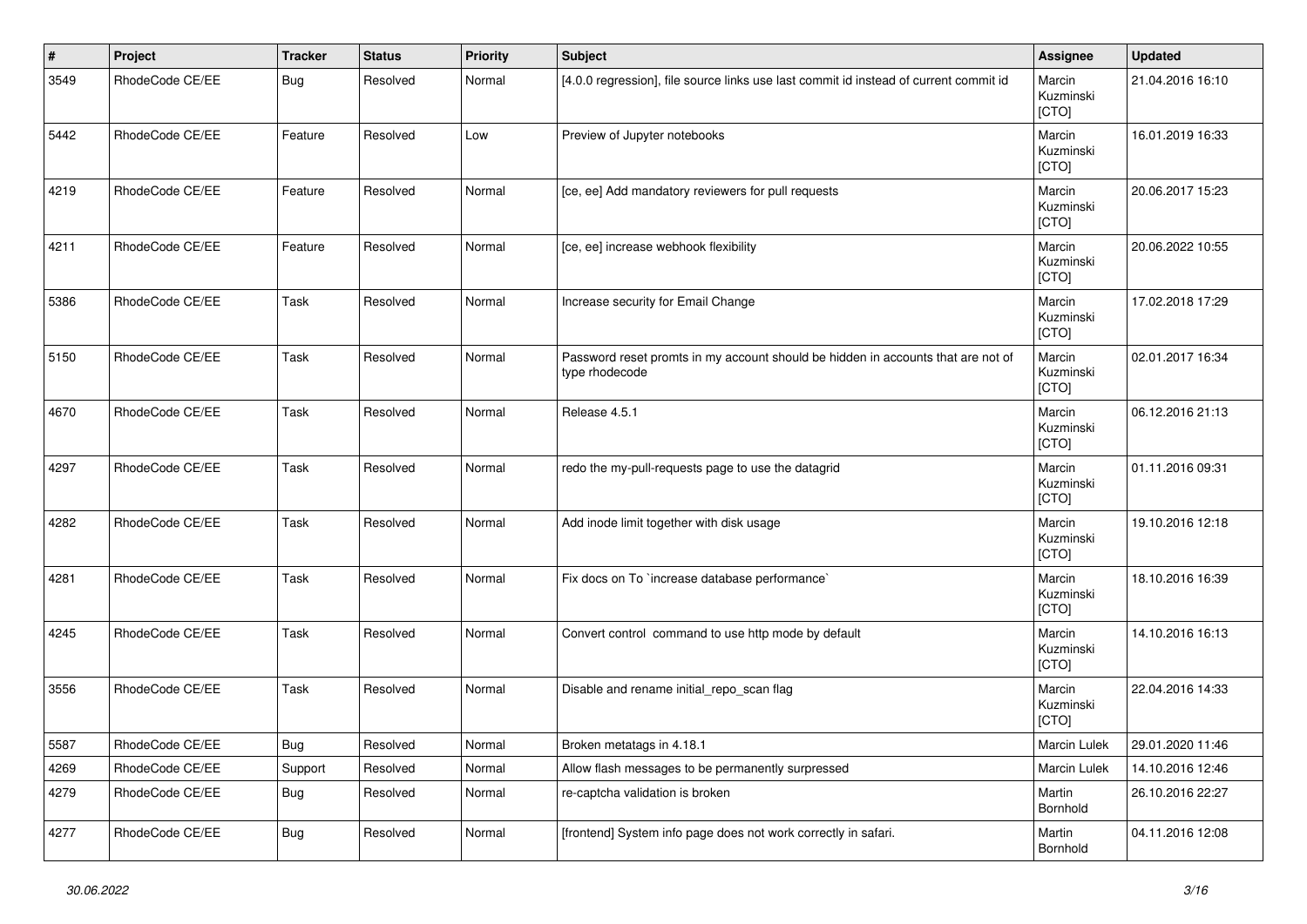| $\#$ | Project         | Tracker    | <b>Status</b> | <b>Priority</b> | <b>Subject</b>                                                                                                                       | Assignee           | <b>Updated</b>   |
|------|-----------------|------------|---------------|-----------------|--------------------------------------------------------------------------------------------------------------------------------------|--------------------|------------------|
| 4273 | RhodeCode CE/EE | Bug        | Resolved      | Urgent          | GIT executable not seen by vcsserver                                                                                                 | Martin<br>Bornhold | 13.10.2016 15:45 |
| 4271 | RhodeCode CE/EE | <b>Bug</b> | Resolved      | Normal          | Browsing new repository groups via SVN issue                                                                                         | Martin<br>Bornhold | 19.10.2016 11:11 |
| 4247 | RhodeCode CE/EE | <b>Bug</b> | Resolved      | Normal          | [vcs] Using current time as timestamp during archive creating leads to changing<br>hashes                                            | Martin<br>Bornhold | 28.09.2016 12:07 |
| 3950 | RhodeCode CE/EE | Bug        | Resolved      | Normal          | [ce, ee] trying to merge pr against a deleted branch/bookmark breaks the pr page                                                     | Martin<br>Bornhold | 27.10.2016 16:12 |
| 1055 | RhodeCode CE/EE | Feature    | Resolved      | Normal          | [pr, vcs] Expose the shadow repository of a pull request                                                                             | Martin<br>Bornhold | 26.10.2016 10:33 |
| 4244 | RhodeCode CE/EE | Support    | Resolved      | Normal          | mod day syn template error when using auth realm with spaces in it                                                                   | Martin<br>Bornhold | 28.09.2016 12:07 |
| 4243 | RhodeCode CE/EE | Support    | Resolved      | High            | Gist visibility update?                                                                                                              | Martin<br>Bornhold | 27.09.2016 06:40 |
| 4237 | RhodeCode CE/EE | Task       | Resolved      | Normal          | Enable HTTP support                                                                                                                  | Martin<br>Bornhold | 12.10.2016 11:51 |
| 4203 | RhodeCode CE/EE | Task       | Resolved      | Normal          | Get rid of syn.proxy.parent path root, and replace it with reading storage location<br>from Database                                 | Martin<br>Bornhold | 22.09.2016 14:31 |
| 5368 | RhodeCode CE/EE | Feature    | Resolved      | Normal          | Mercurial: Close branch before merging it                                                                                            | Mathieu Cantin     | 21.01.2020 02:11 |
| 5523 | RhodeCode CE/EE | Bug        | Resolved      | High            | user from AD is asked to change his password when logs in.                                                                           | Thierry<br>Wynsdau | 28.05.2020 20:28 |
| 5516 | RhodeCode CE/EE | Support    | Resolved      | High            | Cannot log into RhodeCode                                                                                                            | Thierry<br>Wynsdau | 28.05.2020 20:28 |
| 5669 | RhodeCode CE/EE | <b>Bug</b> | Resolved      | Normal          | Mercurial commit messages doesn't show cyrillic symbols                                                                              |                    | 01.10.2021 10:39 |
| 5656 | RhodeCode CE/EE | <b>Bug</b> | Resolved      | Normal          | Error for branch permission page                                                                                                     |                    | 30.04.2021 08:53 |
| 5655 | RhodeCode CE/EE | <b>Bug</b> | Resolved      | Normal          | New public gist's id is always auto generated                                                                                        |                    | 01.07.2021 12:06 |
| 5652 | RhodeCode CE/EE | <b>Bug</b> | Resolved      | Normal          | Pull Requests: when title and descriptions contains character [] {} and () index out of<br>bound when attempting to comment/approve. |                    | 30.04.2021 08:53 |
| 5651 | RhodeCode CE/EE | <b>Bug</b> | Resolved      | Normal          | Pull requests can get stuck if the diff is too large (it was created by mistake but we<br>can't open it to delete it)                |                    | 30.04.2021 08:53 |
| 5636 | RhodeCode CE/EE | <b>Bug</b> | Resolved      | High            | Remap and Rescan 500 Internal Server Error                                                                                           |                    | 30.04.2021 08:53 |
| 5634 | RhodeCode CE/EE | <b>Bug</b> | Resolved      | Normal          | Quick Search Toolbar bugs out if pull request contains unicode double quote<br>character "                                           |                    | 12.10.2020 23:13 |
| 5633 | RhodeCode CE/EE | Bug        | Resolved      | Normal          | Moderately large pull requests fail because inefficient use of reviewer_data_json<br>column in pull_requests table                   |                    | 12.10.2020 23:13 |
| 5623 | RhodeCode CE/EE | <b>Bug</b> | Resolved      | Normal          | Credentials for remote repository URL leaking in Repository Header                                                                   |                    | 22.07.2020 00:47 |
| 5622 | RhodeCode CE/EE | <b>Bug</b> | Resolved      | High            | Upgrade from 4.18.3 to 4.19.3 broke all PRs                                                                                          |                    | 28.07.2020 16:44 |
| 5621 | RhodeCode CE/EE | Bug        | Resolved      | Urgent          | LDAP + User Groups authentication plugin not working after upgrade to 4.19.x                                                         |                    | 15.06.2020 17:56 |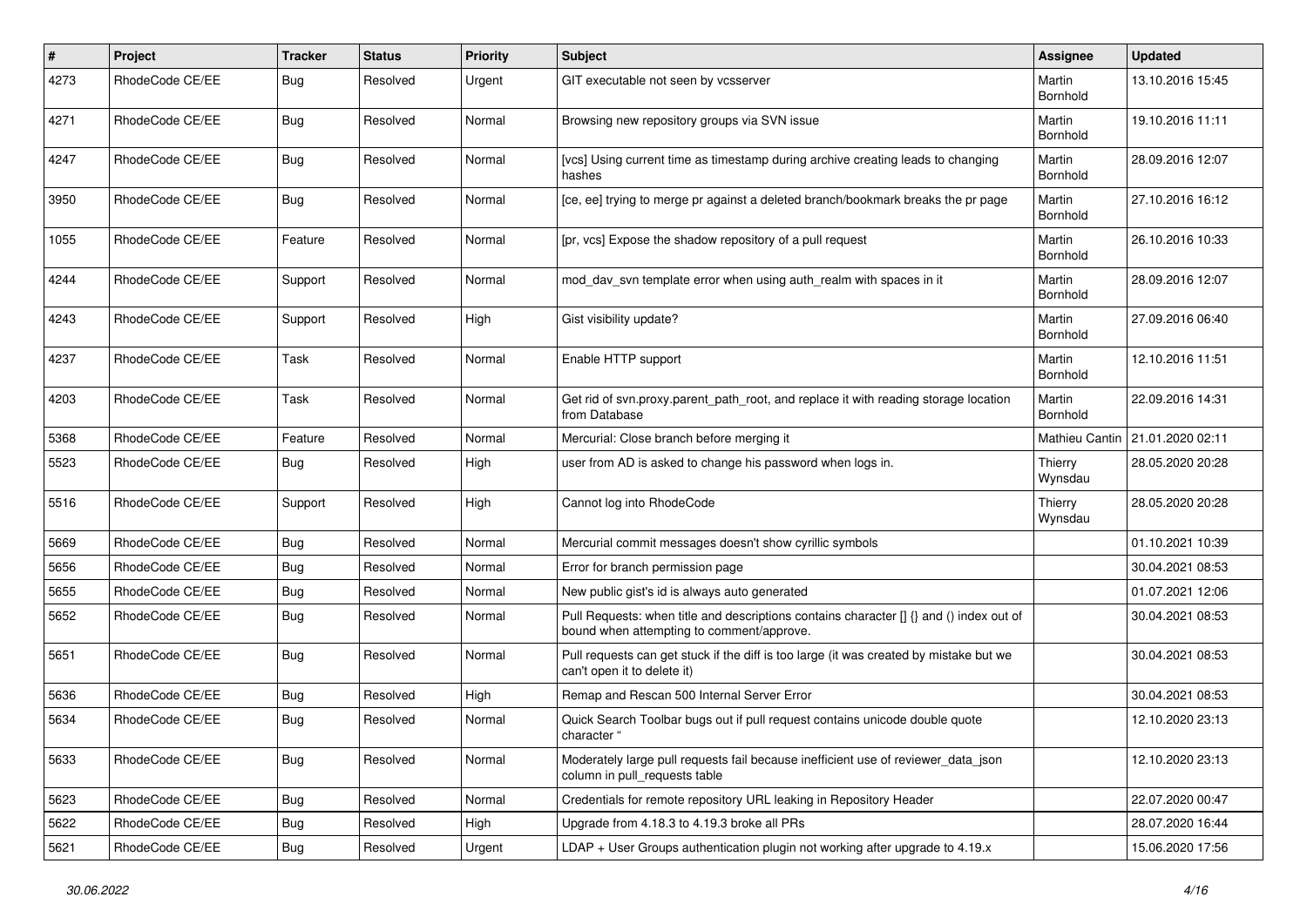| $\pmb{\#}$ | Project         | <b>Tracker</b> | <b>Status</b> | <b>Priority</b> | <b>Subject</b>                                                                          | Assignee | <b>Updated</b>   |
|------------|-----------------|----------------|---------------|-----------------|-----------------------------------------------------------------------------------------|----------|------------------|
| 5620       | RhodeCode CE/EE | Bug            | Resolved      | Normal          | Regression of mail rendering in Thunderbird                                             |          | 15.06.2020 16:45 |
| 5619       | RhodeCode CE/EE | <b>Bug</b>     | Resolved      | Normal          | Setting Landing Commit to SVN Trunk results in Files tab hitting a 404                  |          | 04.06.2020 23:51 |
| 5605       | RhodeCode CE/EE | Bug            | Resolved      | Normal          | Cannot set subversion compatibility to 1.10                                             |          | 30.03.2020 17:27 |
| 5596       | RhodeCode CE/EE | <b>Bug</b>     | Resolved      | Normal          | Pull Request duplicated after description edit                                          |          | 14.04.2020 13:28 |
| 5594       | RhodeCode CE/EE | Bug            | Resolved      | Normal          | Credentials in Repository Settings for Pull requests are exposed                        |          | 28.05.2020 20:25 |
| 5575       | RhodeCode CE/EE | Bug            | Resolved      | Low             | Filtering username containing '-' does not work in Admin audit log panel                |          | 20.01.2020 10:04 |
| 5573       | RhodeCode CE/EE | <b>Bug</b>     | Resolved      | Normal          | Wrong notification Base Url for Email-Integrations                                      |          | 16.01.2020 08:53 |
| 5571       | RhodeCode CE/EE | <b>Bug</b>     | Resolved      | Normal          | redmine does not work with firefox any more                                             |          | 25.10.2019 12:38 |
| 5569       | RhodeCode CE/EE | Bug            | Resolved      | Normal          | SshWrapper error                                                                        |          | 21.01.2020 02:02 |
| 5567       | RhodeCode CE/EE | <b>Bug</b>     | Resolved      | High            | Error after PR was updated                                                              |          | 20.01.2020 10:04 |
| 5561       | RhodeCode CE/EE | Bug            | Resolved      | Normal          | PR diff doesn't update when target changes                                              |          | 21.05.2020 11:53 |
| 5560       | RhodeCode CE/EE | Bug            | Resolved      | High            | Check all permission API function to flush caches for auth_perms                        |          | 08.06.2021 23:56 |
| 5558       | RhodeCode CE/EE | Bug            | Resolved      | Low             | Commit compare window covers text                                                       |          | 08.07.2019 18:12 |
| 5557       | RhodeCode CE/EE | <b>Bug</b>     | Resolved      | Normal          | Consider removing slashes from the RSS feed names                                       |          | 31.10.2019 19:54 |
| 5555       | RhodeCode CE/EE | Bug            | Resolved      | Normal          | Making Repository Public does not update the Default User Permissions                   |          | 28.05.2020 20:26 |
| 5530       | RhodeCode CE/EE | Bug            | Resolved      | Normal          | Email integration has incorrect url                                                     |          | 09.02.2019 10:33 |
| 5528       | RhodeCode CE/EE | <b>Bug</b>     | Resolved      | High            | Empty Unicode file causes the PR to return HTTP 500                                     |          | 28.02.2019 13:52 |
| 5522       | RhodeCode CE/EE | Bug            | Resolved      | Low             | vcsserver fails when url contains extra "/"                                             |          | 28.02.2019 13:52 |
| 5521       | RhodeCode CE/EE | Bug            | Resolved      | Normal          | Proxing SVN http requests does not work when using prefix for rhodecode.                |          | 28.02.2019 13:52 |
| 5518       | RhodeCode CE/EE | Bug            | Resolved      | Normal          | Zero-sized files in /rhodecode/config/rcextensions/examples                             |          | 21.01.2020 02:18 |
| 5517       | RhodeCode CE/EE | <b>Bug</b>     | Resolved      | Urgent          | Problem with upgrading to Community-4.15                                                |          | 11.12.2018 06:32 |
| 5515       | RhodeCode CE/EE | Bug            | Resolved      | Normal          | PR default reviewer is incorrect                                                        |          | 28.02.2019 13:52 |
| 5513       | RhodeCode CE/EE | Bug            | Resolved      | High            | Gist: GitHub flavoured markdown gist creation fails                                     |          | 07.07.2019 22:21 |
| 5507       | RhodeCode CE/EE | Bug            | Resolved      | Normal          | Markdown rendering needs improvement                                                    |          | 15.08.2019 15:40 |
| 5505       | RhodeCode CE/EE | Bug            | Resolved      | Normal          | Notification emails from RhodeCode is garbled in Outlook 2016 web client                |          | 07.12.2018 09:49 |
| 5502       | RhodeCode CE/EE | Bug            | Resolved      | High            | 500 error when using multiple custom branch permissions                                 |          | 07.12.2018 09:49 |
| 5490       | RhodeCode CE/EE | <b>Bug</b>     | Resolved      | Normal          | Changes to repo group permissions via API are not audit logged                          |          | 28.02.2019 13:52 |
| 5489       | RhodeCode CE/EE | <b>Bug</b>     | Resolved      | High            | grant_user_permission_to_repo_group API call fails to set permissions on child<br>repos |          | 11.07.2018 09:57 |
| 5482       | RhodeCode CE/EE | <b>Bug</b>     | Resolved      | Normal          | Changing a repo's 'Remote pull uri' in its Settings fails with 'No repo type specified' |          | 31.10.2018 08:37 |
| 5461       | RhodeCode CE/EE | Bug            | Resolved      | Normal          | Changes to user group permissions via API are not audit logged                          |          | 30.08.2018 09:47 |
| 5457       | RhodeCode CE/EE | <b>Bug</b>     | Resolved      | Normal          | Internal server error on full-text search settings page with Elasticsearch              |          | 16.04.2018 09:08 |
| 5444       | RhodeCode CE/EE | Bug            | Resolved      | Normal          | Error while creating a pull request on a Mercurial repository                           |          | 17.04.2018 22:29 |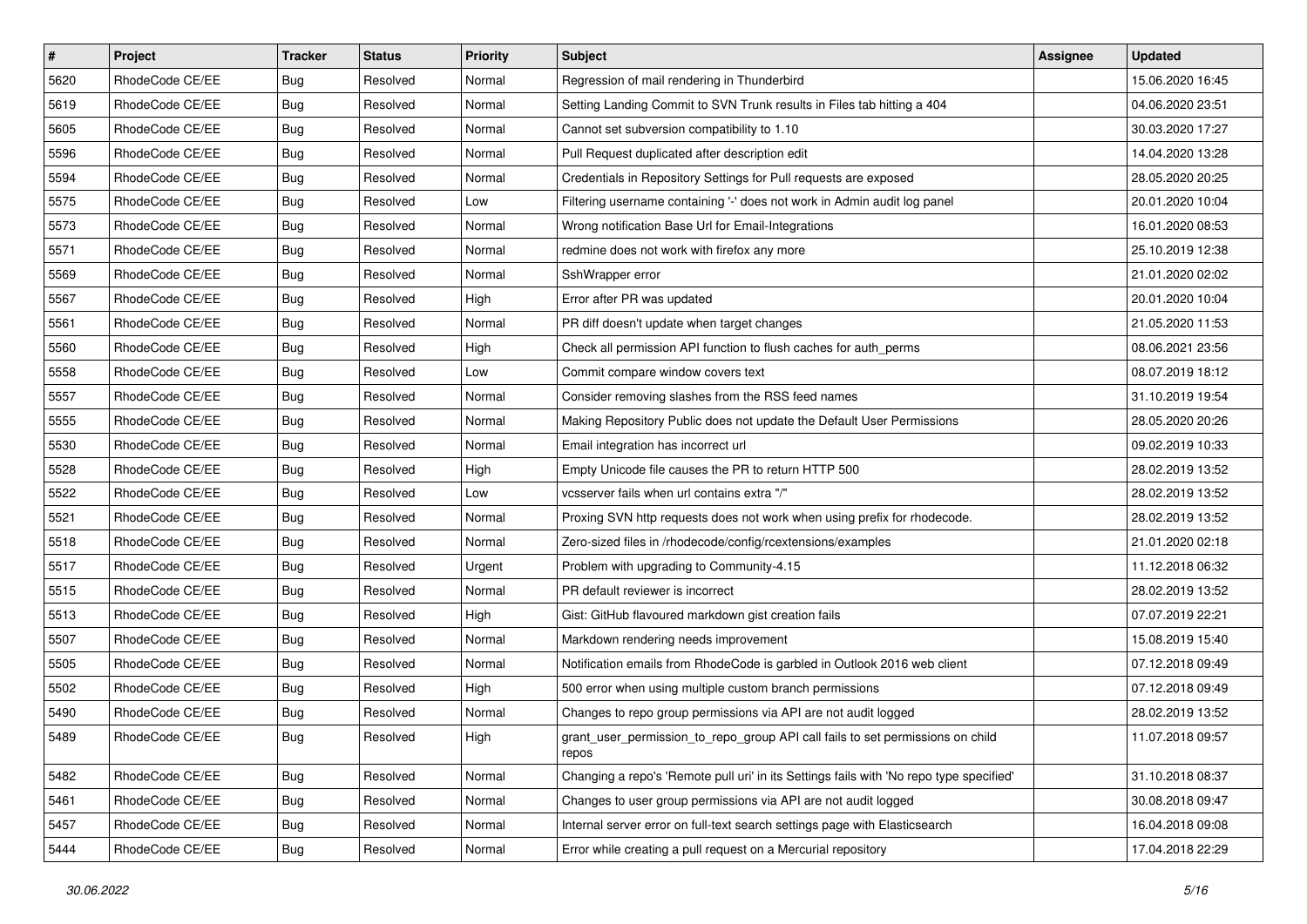| $\sharp$ | Project              | <b>Tracker</b> | <b>Status</b> | <b>Priority</b> | <b>Subject</b>                                                                          | <b>Assignee</b> | <b>Updated</b>   |
|----------|----------------------|----------------|---------------|-----------------|-----------------------------------------------------------------------------------------|-----------------|------------------|
| 5436     | RhodeCode CE/EE      | Bug            | Resolved      | High            | Unable To Open Pull Request in 4.11.2                                                   |                 | 14.02.2018 11:14 |
| 5434     | RhodeCode CE/EE      | Bug            | Resolved      | Immediate       | Locale problem                                                                          |                 | 01.10.2021 09:51 |
| 5433     | RhodeCode CE/EE      | Bug            | Resolved      | High            | RhodeCode Community 4.11 doesn't handle HG largefiles extension                         |                 | 01.02.2018 20:08 |
| 5412     | RhodeCode CE/EE      | <b>Bug</b>     | Resolved      | Normal          | Webhook for "pullrequest commented" event returns incomplete data                       |                 | 27.02.2018 18:00 |
| 5381     | RhodeCode CE/EE      | Bug            | Resolved      | Normal          | Email integration changeset links invalid                                               |                 | 06.09.2017 12:29 |
| 5380     | RhodeCode CE/EE      | Bug            | Resolved      | Normal          | repo commits pageintion error                                                           |                 | 06.09.2017 19:16 |
| 5379     | RhodeCode CE/EE      | <b>Bug</b>     | Resolved      | Normal          | Journal RSS feed errors                                                                 |                 | 01.09.2017 16:40 |
| 5376     | RhodeCode CE/EE      | <b>Bug</b>     | Resolved      | Normal          | error: pretxnchangegroup.acl hook failed: acl: user "" denied on branch "default"       |                 | 16.08.2017 19:45 |
| 5337     | RhodeCode CE/EE      | Bug            | Resolved      | Normal          | Possible memory leak after few Git Pull Requests                                        |                 | 08.08.2017 13:08 |
| 5304     | RhodeCode CE/EE      | Bug            | Resolved      | Normal          | Email template not correct                                                              |                 | 31.10.2018 08:36 |
| 5297     | RhodeCode CE/EE      | Bug            | Resolved      | Normal          | Locale fails on a SuSE system                                                           |                 | 31.10.2018 08:36 |
| 5277     | RhodeCode CE/EE      | Bug            | Resolved      | Normal          | table id=user_list_table - Ajax error                                                   |                 | 13.04.2017 01:04 |
| 5266     | RhodeCode CE/EE      | Bug            | Resolved      | Normal          | Validate if changes in target branches get's propagated on Pull request updates         |                 | 05.04.2017 18:10 |
| 5259     | RhodeCode CE/EE      | Bug            | Resolved      | Normal          | user-journal storage changes                                                            |                 | 12.04.2017 00:04 |
| 5213     | RhodeCode CE/EE      | Bug            | Resolved      | Normal          | Fixing Apache Proxy timeout issues                                                      |                 | 14.02.2017 09:44 |
| 5210     | RhodeCode CE/EE      | Bug            | Resolved      | Normal          | webook problems                                                                         |                 | 13.02.2017 19:43 |
| 5164     | RhodeCode CE/EE      | Bug            | Resolved      | Normal          | non-web calls are leaking session objects                                               |                 | 13.01.2017 01:30 |
| 5153     | Documentation        | Bug            | Resolved      | Normal          | Documentation: /tmp permissions                                                         |                 | 04.01.2017 13:02 |
| 4676     | RhodeCode CE/EE      | <b>Bug</b>     | Resolved      | Normal          | Some admin passwords can make installation fail                                         |                 | 16.12.2016 16:16 |
| 4675     | RhodeCode CE/EE      | Bug            | Resolved      | Normal          | Disk free inodes are displayed incorrectly                                              |                 | 13.12.2016 22:41 |
| 4306     | RhodeCode CE/EE      | Bug            | Resolved      | Normal          | Issue to push file with character # on a SVN                                            |                 | 03.04.2017 16:44 |
| 4304     | RhodeCode CE/EE      | <b>Bug</b>     | Resolved      | High            | Search: Internal Server Error                                                           |                 | 26.11.2016 16:26 |
| 4274     | RhodeCode CE/EE      | Bug            | Resolved      | Normal          | 500 error when push big objects                                                         |                 | 13.02.2017 19:53 |
| 4266     | RhodeCode CE/EE      | Bug            | Resolved      | Normal          | Error 500 on integrations page after setting up Webhook                                 |                 | 17.10.2016 15:35 |
| 4206     | RhodeCode CE/EE      | Bug            | Resolved      | High            | Error creating SVN groups                                                               |                 | 15.09.2016 13:24 |
| 4166     | RhodeCode CE/EE      | Bug            | Resolved      | Urgent          | [ce] Rhodecode crashing after MySQL error                                               |                 | 23.08.2016 23:35 |
| 4090     | RhodeCode CE/EE      | <b>Bug</b>     | Resolved      | Normal          | test ticket                                                                             |                 | 09.03.2021 20:39 |
| 4089     | RhodeCode CE/EE      | <b>Bug</b>     | Resolved      | Normal          | svn repository does not exist                                                           |                 | 12.06.2018 12:29 |
| 3991     | RhodeCode Appenlight | Bug            | Resolved      | Normal          | report logs need upper margin                                                           |                 | 21.06.2016 18:55 |
| 3989     | RhodeCode Appenlight | Bug            | Resolved      | Normal          | even up report spacing                                                                  |                 | 21.06.2016 18:55 |
| 3555     | RhodeCode CE/EE      | Bug            | Resolved      | Normal          | Then disabled repo location change the panel should explicitly state that it's disabled |                 | 25.04.2016 10:34 |
| 3357     | RhodeCode CE/EE      | <b>Bug</b>     | Resolved      | Normal          | switch to sometimes fails to load files metadata                                        |                 | 30.03.2016 10:56 |
| 2264     | RhodeCode CE/EE      | Bug            | Resolved      | Normal          | New user password change doesn't actually require a password change.                    |                 | 12.08.2016 16:01 |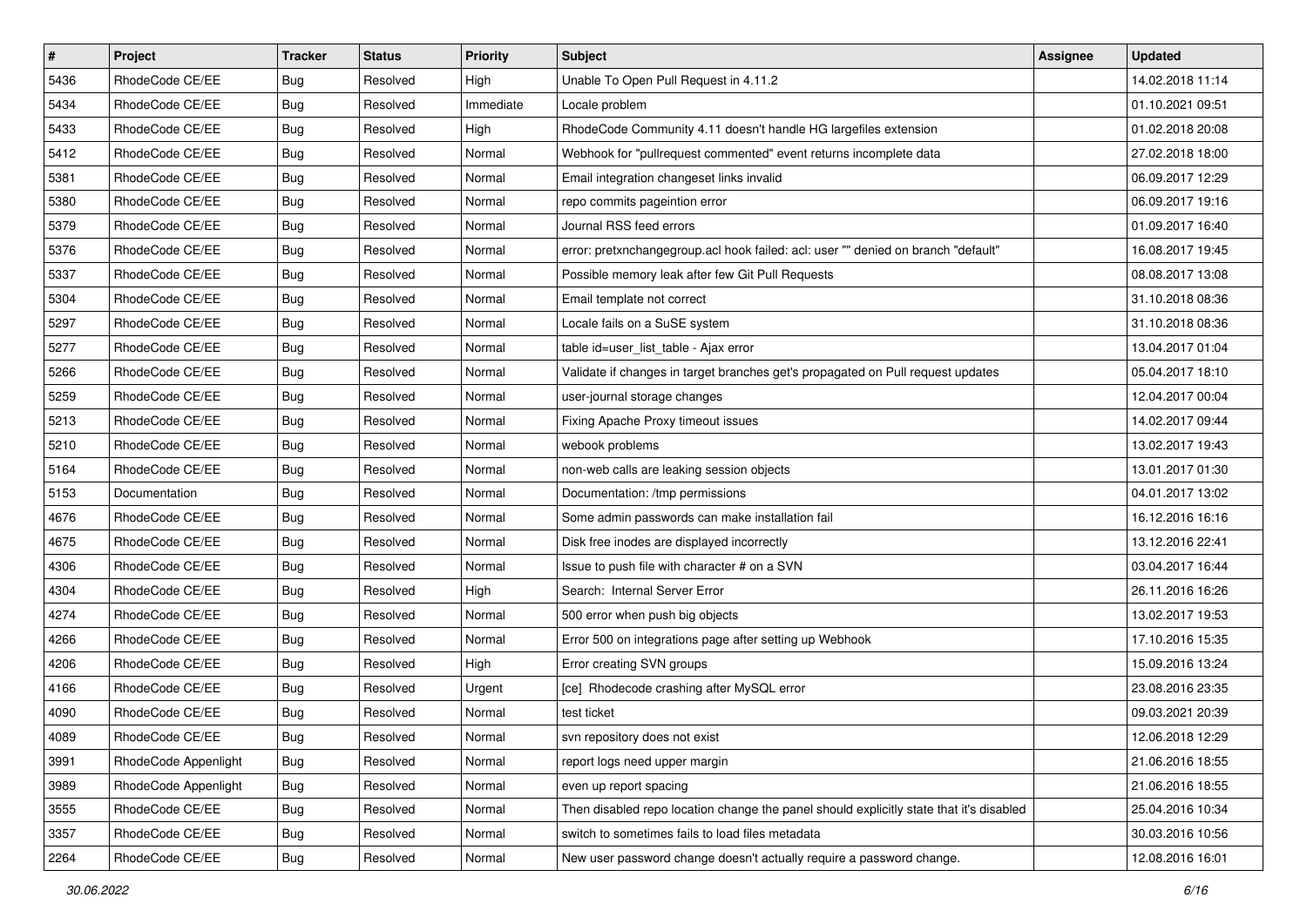| $\vert$ # | Project         | <b>Tracker</b> | <b>Status</b> | <b>Priority</b> | <b>Subject</b>                                                                                                                    | <b>Assignee</b> | <b>Updated</b>   |
|-----------|-----------------|----------------|---------------|-----------------|-----------------------------------------------------------------------------------------------------------------------------------|-----------------|------------------|
| 1404      | RhodeCode CE/EE | <b>Bug</b>     | Resolved      | Normal          | clone of really huge git repo (4gb) causes pyro to explode                                                                        |                 | 07.02.2017 14:52 |
| 5643      | RhodeCode CE/EE | Feature        | Resolved      | Low             | jump to bottom of review                                                                                                          |                 | 30.04.2021 08:53 |
| 5642      | RhodeCode CE/EE | Feature        | Resolved      | Normal          | pull request version column in commit list                                                                                        |                 | 30.04.2021 08:53 |
| 5635      | RhodeCode CE/EE | Feature        | Resolved      | Normal          | Remember column sorted by of the "Pull Requests You Participate In" table                                                         |                 | 30.11.2020 22:30 |
| 5614      | RhodeCode CE/EE | Feature        | Resolved      | Normal          | Show context function name in hg diffs                                                                                            |                 | 23.04.2020 13:43 |
| 5611      | RhodeCode CE/EE | Feature        | Resolved      | Normal          | Add information "is the pull request up to date?" in the PR page                                                                  |                 | 03.10.2021 23:24 |
| 5603      | RhodeCode CE/EE | Feature        | Resolved      | Normal          | Code search - highlight matching search terms                                                                                     |                 | 30.03.2020 11:16 |
| 5601      | RhodeCode CE/EE | Feature        | Resolved      | Normal          | Default navigation should be by branch name not commit id                                                                         |                 | 04.06.2020 23:51 |
| 5585      | RhodeCode CE/EE | Feature        | Resolved      | Normal          | Minimize downtime on rccontrol upgrade                                                                                            |                 | 27.03.2020 09:45 |
| 5583      | RhodeCode CE/EE | Feature        | Resolved      | Normal          | rcextensions hook for pull request comment                                                                                        |                 | 23.04.2020 13:42 |
| 5574      | RhodeCode CE/EE | Feature        | Resolved      | Normal          | hg: Information for external hooks                                                                                                |                 | 30.07.2020 15:40 |
| 5536      | RhodeCode CE/EE | Feature        | Resolved      | Low             | Ability to disable server-side SSH key generation                                                                                 |                 | 28.02.2019 13:52 |
| 5520      | RhodeCode CE/EE | Feature        | Resolved      | Normal          | Show the head commits shas when the merge is prevented due to multiple heads                                                      |                 | 28.02.2019 13:52 |
| 5469      | RhodeCode CE/EE | Feature        | Resolved      | Normal          | elastisearch > 2.x not supported ?                                                                                                |                 | 21.01.2020 02:19 |
| 5396      | RhodeCode CE/EE | Feature        | Resolved      | Normal          | Merge state with shadow repo should be created during pull request                                                                |                 | 12.10.2017 21:57 |
| 5321      | RhodeCode CE/EE | Feature        | Resolved      | Normal          | Audit logs                                                                                                                        |                 | 21.06.2017 12:49 |
| 5272      | RhodeCode CE/EE | Feature        | Resolved      | Normal          | Pull Request checklist                                                                                                            |                 | 21.01.2020 02:09 |
| 5187      | RhodeCode CE/EE | Feature        | Resolved      | Normal          | changelog dynamic loading of commits                                                                                              |                 | 12.06.2018 12:31 |
| 4207      | RhodeCode CE/EE | Feature        | Resolved      | Normal          | Support for obsolescence markers in changelog UI                                                                                  |                 | 19.05.2017 16:14 |
| 4192      | RhodeCode CE/EE | Feature        | Resolved      | Normal          | [ce, ee] slack/hipchat integrations group commits by branch pushed                                                                |                 | 09.09.2016 19:01 |
| 4044      | RhodeCode CE/EE | Feature        | Resolved      | Normal          | <b>Branch permissions</b>                                                                                                         |                 | 30.08.2018 09:48 |
| 3999      | RhodeCode CE/EE | Feature        | Resolved      | Normal          | Add `send account information` to user creation page                                                                              |                 | 28.06.2016 15:22 |
| 3981      | RhodeCode CE/EE | Feature        | Resolved      | Normal          | Add cloud hosting like Gitlab, GitHub                                                                                             |                 | 02.03.2020 09:14 |
| 2817      | RhodeCode CE/EE | Feature        | Resolved      | Normal          | Make largefiles downloadable from the interface                                                                                   |                 | 27.03.2017 14:04 |
| 5609      | RhodeCode CE/EE | Support        | Resolved      | Normal          | Change git diff algorithm                                                                                                         |                 | 31.03.2020 22:08 |
| 5554      | RhodeCode CE/EE | Support        | Resolved      | Normal          | How to increase number of commits shown in pagination on dashboard and<br>changelog                                               |                 | 21.01.2020 02:08 |
| 5546      | RhodeCode CE/EE | Support        | Resolved      | Normal          | experiments with mercurial 4.9                                                                                                    |                 | 26.03.2019 09:23 |
| 5544      | RhodeCode CE/EE | Support        | Resolved      | Normal          | Use of authentication token with LDAP account results in account lockout when max<br>bad password attempts are configured in LDAP |                 | 27.02.2019 10:09 |
| 5423      | Documentation   | Support        | Resolved      | Normal          | API-Documentation for Method "create_repo_group" faulty                                                                           |                 | 22.01.2018 16:23 |
| 5395      | RhodeCode CE/EE | Support        | Resolved      | Normal          | Svn protocols and performance                                                                                                     |                 | 04.04.2019 18:08 |
| 5375      | RhodeCode CE/EE | Support        | Resolved      | Normal          | How do I configure "Go to" to just search repository names?                                                                       |                 | 16.08.2017 18:00 |
| 4677      | RhodeCode CE/EE | Support        | Resolved      | High            | API get_repo_refs not working?                                                                                                    |                 | 19.12.2016 11:46 |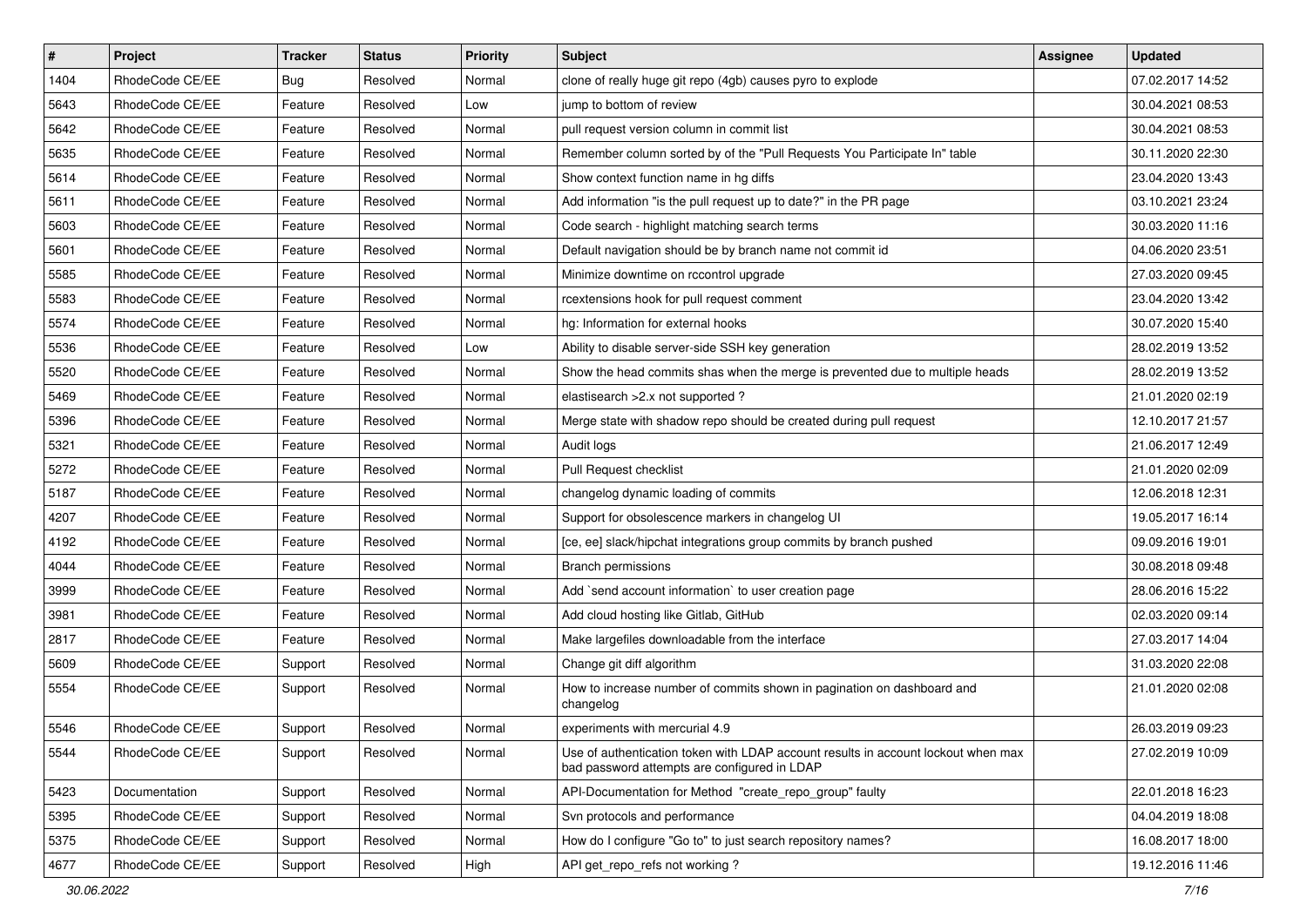| $\vert$ # | Project         | Tracker    | <b>Status</b> | <b>Priority</b> | Subject                                                                                               | Assignee | <b>Updated</b>   |
|-----------|-----------------|------------|---------------|-----------------|-------------------------------------------------------------------------------------------------------|----------|------------------|
| 4227      | RhodeCode CE/EE | Support    | Resolved      | Normal          | VBScript files detected as text/plain - no syntax highlighting                                        |          | 14.09.2016 22:38 |
| 4081      | RhodeCode CE/EE | Support    | Resolved      | Normal          | Receiving server 500 error when trying to clone repo from windows client using<br>eclipse             |          | 12.07.2016 14:30 |
| 5537      | RhodeCode CE/EE | Task       | Resolved      | Normal          | Add owner to create_pull_request API                                                                  |          | 28.02.2019 13:52 |
| 5408      | Documentation   | Task       | Resolved      | Low             | Upate nginx documentation for non standard SSL port                                                   |          | 12.07.2018 23:21 |
| 5391      | RhodeCode CE/EE | Task       | Resolved      | High            | Secure Email change                                                                                   |          | 17.04.2018 21:50 |
| 5343      | RhodeCode CE/EE | Task       | Resolved      | Normal          | SSH key management and SSH support                                                                    |          | 18.08.2017 23:50 |
| 5265      | RhodeCode CE/EE | Task       | Resolved      | Normal          | Enable phases support                                                                                 |          | 11.05.2017 11:10 |
| 5235      | RhodeCode CE/EE | Task       | Resolved      | Normal          | relative image support                                                                                |          | 10.03.2017 23:37 |
| 5229      | RhodeCode CE/EE | Task       | Resolved      | Normal          | add support for https://clipboardjs.com/                                                              |          | 21.01.2020 02:19 |
| 5225      | RhodeCode CE/EE | Task       | Resolved      | Normal          | add tag of author/contribitor to comments                                                             |          | 11.05.2017 11:10 |
| 5221      | RhodeCode CE/EE | Task       | Resolved      | Normal          | Missing comment type in emails                                                                        |          | 19.02.2017 21:46 |
| 5207      | RhodeCode CE/EE | Task       | Resolved      | Low             | Release 4.6.1                                                                                         |          | 13.02.2017 18:04 |
| 5203      | RhodeCode CE/EE | Task       | Resolved      | Normal          | optimise large repos speed                                                                            |          | 08.09.2017 16:10 |
| 5202      | RhodeCode CE/EE | Task       | Resolved      | Normal          | run git gc and git repack on GIT repos when we have a scheduler via celery in<br>pyramid              |          | 04.12.2017 20:49 |
| 5201      | RhodeCode CE/EE | Task       | Resolved      | Normal          | API: implement describe-methods                                                                       |          | 13.02.2017 15:57 |
| 5198      | RhodeCode CE/EE | Task       | Resolved      | Normal          | remove pyro4 from enterprise                                                                          |          | 07.02.2017 19:28 |
| 5184      | RhodeCode CE/EE | Task       | Resolved      | Normal          | bump pyramid to 1.7.X                                                                                 |          | 06.02.2017 21:50 |
| 4678      | RhodeCode CE/EE | Task       | Resolved      | Normal          | Release 4.5.2                                                                                         |          | 19.12.2016 17:32 |
| 4666      | RhodeCode CE/EE | Task       | Resolved      | Normal          | Bump git and mercurial to latest versions                                                             |          | 02.12.2016 19:01 |
| 4305      | RhodeCode CE/EE | Task       | Resolved      | Normal          | Meta-tagging could be excluded from limit                                                             |          | 09.11.2016 19:27 |
| 4283      | RhodeCode CE/EE | Task       | Resolved      | Normal          | bump whoosh to 2.7.4 release                                                                          |          | 13.12.2016 21:08 |
| 4235      | RhodeCode CE/EE | Task       | Resolved      | High            | Support GIT LFS server                                                                                |          | 23.03.2017 17:24 |
| 4169      | RhodeCode CE/EE | Task       | Resolved      | Normal          | re-architecture celery support                                                                        |          | 17.11.2017 19:21 |
| 4151      | RhodeCode CE/EE | Task       | Resolved      | Normal          | [packaging] Subversion to current 1.9.X                                                               |          | 09.09.2016 10:18 |
| 4140      | RhodeCode CE/EE | Task       | Resolved      | Normal          | Check middleware chain status, and Verify that special middleware is catching<br>exceptions correctly |          | 23.08.2016 12:13 |
| 4108      | RhodeCode CE/EE | Task       | Resolved      | Normal          | Release 4.2.2                                                                                         |          | 14.10.2016 13:08 |
| 4003      | RhodeCode CE/EE | Task       | Resolved      | Normal          | User personal repository groups improvements                                                          |          | 07.11.2016 16:12 |
| 3239      | RhodeCode CE/EE | Task       | Resolved      | Normal          | Catch all route for repo page or repo group page is always executing checks for<br>every page         |          | 21.04.2016 11:30 |
| 2744      | RhodeCode CE/EE | Task       | Resolved      | Normal          | Deprecating Internet Explorer                                                                         |          | 06.07.2016 12:04 |
| 4110      | RhodeCode CE/EE | <b>Bug</b> | In Progress   | Normal          | [ce, ee] repos can be named _admin, _static                                                           | Daniel D | 20.07.2016 19:51 |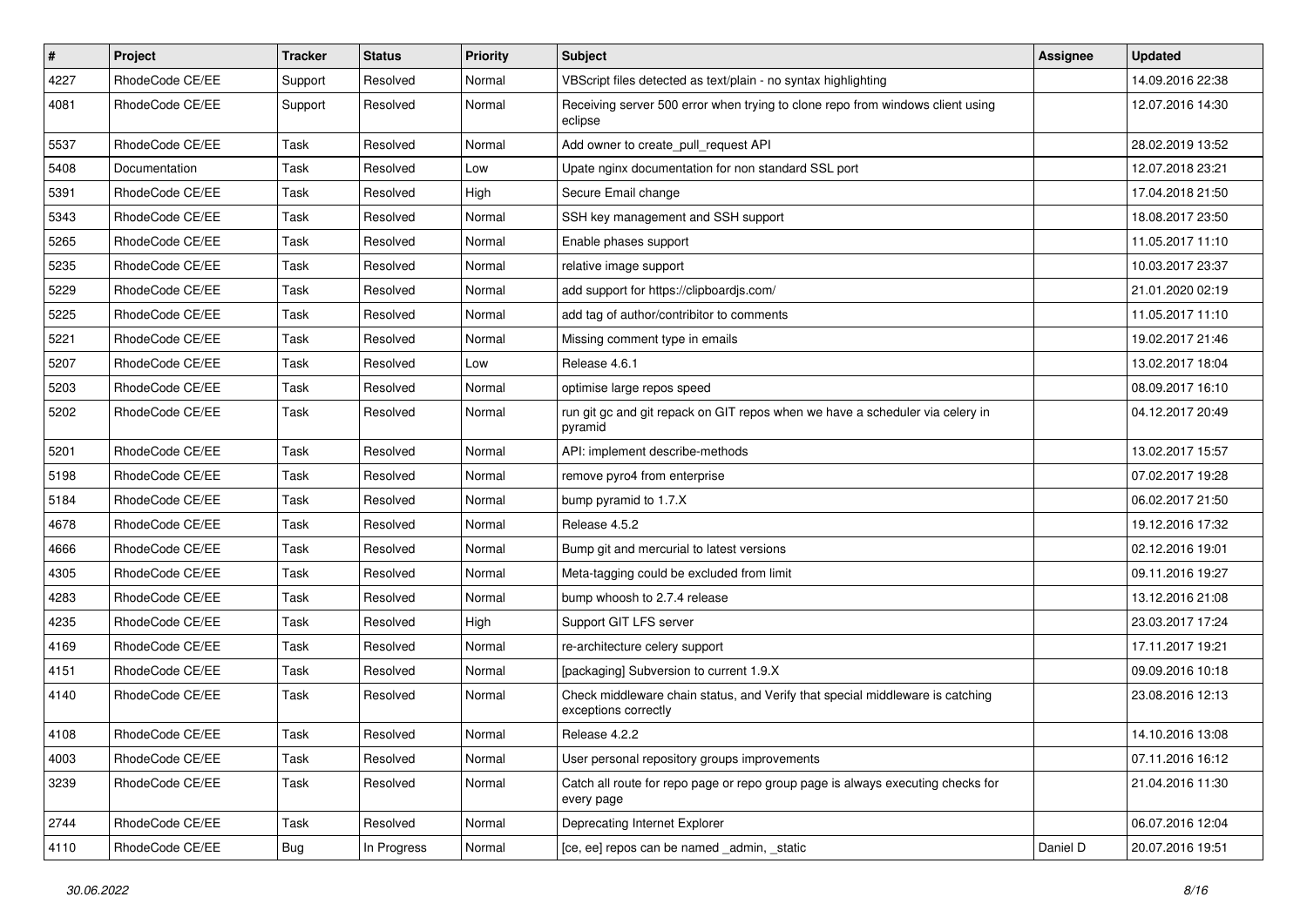| $\pmb{\#}$ | Project           | <b>Tracker</b> | <b>Status</b> | <b>Priority</b> | <b>Subject</b>                                                                               | Assignee                       | <b>Updated</b>   |
|------------|-------------------|----------------|---------------|-----------------|----------------------------------------------------------------------------------------------|--------------------------------|------------------|
| 4035       | RhodeCode CE/EE   | Bug            | In Progress   | Normal          | failed to create whoosh index                                                                | Marcin<br>Kuzminski<br>[CTO]   | 06.07.2016 00:04 |
| 4193       | RhodeCode CE/EE   | Feature        | In Progress   | Normal          | Improve Filter Functionality in the Change Log                                               | Marcin<br>Kuzminski<br>[CTO]   | 22.09.2017 10:25 |
| 3372       | RhodeCode CE/EE   | Bug            | In Progress   | High            | [Idap, groups] Customer gets an empty list of groups                                         | Mikhail<br>Chernykh            | 08.06.2016 11:32 |
| 5399       | RhodeCode CE/EE   | Bug            | In Progress   | High            | Issues with Git LFS integration                                                              |                                | 07.07.2019 22:21 |
| 5533       | RhodeCode Control | Feature        | In Progress   | Normal          | Support busybox tar                                                                          |                                | 09.02.2019 22:09 |
| 5316       | RhodeCode CE/EE   | Feature        | In Progress   | Normal          | UI should provide checkout URL for a SVN path                                                |                                | 06.11.2017 21:59 |
| 3967       | RhodeCode CE/EE   | Support        | In Progress   | Normal          | Server 500 error                                                                             |                                | 11.08.2016 13:39 |
| 3504       | RhodeCode CE/EE   | Task           | In Progress   | Normal          | [routing] Move static assets under a common prefix                                           |                                | 19.07.2016 12:27 |
| 4074       | RhodeCode CE/EE   | Feature        | <b>New</b>    | Normal          | Edit review comment                                                                          | <b>Bartłomiej</b><br>Wołyńczyk | 17.04.2018 21:51 |
| 5270       | RhodeCode CE/EE   | Task           | New           | Normal          | Comments updates                                                                             | <b>Bartłomiej</b><br>Wołyńczyk | 17.04.2018 21:51 |
| 687        | Documentation     | Feature        | <b>New</b>    | Normal          | [Integraton] - Elastic search integration                                                    | <b>Brian Butler</b>            | 01.07.2016 14:15 |
| 659        | Documentation     | Feature        | <b>New</b>    | Normal          | Peer to Peer Failover                                                                        | <b>Brian Butler</b>            | 01.07.2016 14:15 |
| 317        | Documentation     | Feature        | <b>New</b>    | High            | Styling                                                                                      | <b>Brian Butler</b>            | 07.07.2016 10:10 |
| 3093       | Documentation     | Task           | New           | Normal          | [API] - update hg/git update pr API. Auto updates PR on push                                 | <b>Brian Butler</b>            | 01.07.2016 14:15 |
| 3092       | Documentation     | Task           | New           | Normal          | [RCE, ini] - doc available settings + check tender with Gemalto hacks                        | <b>Brian Butler</b>            | 01.07.2016 14:15 |
| 682        | Documentation     | Task           | <b>New</b>    | Normal          | Error Msg guide                                                                              | <b>Brian Butler</b>            | 01.07.2016 14:15 |
| 4256       | RhodeCode CE/EE   | <b>Bug</b>     | New           | Normal          | [ce, ee, ux] Source code highlight colors conflict with red/green inserted/deleted<br>blocks | Daniel D                       | 03.10.2016 05:00 |
| 4208       | RhodeCode CE/EE   | Bug            | <b>New</b>    | Normal          | [ce, ee] test errors get hidden by error page                                                | Daniel D                       | 14.09.2016 12:00 |
| 4232       | RhodeCode CE/EE   | Feature        | <b>New</b>    | Normal          | [ce, ee, pr, compare] redo diffs, support side by side diffs, html diffs                     | Daniel D                       | 25.10.2016 15:40 |
| 4157       | RhodeCode CE/EE   | Feature        | <b>New</b>    | Normal          | [integrations] Integrate with industry standard SW development tools                         | Daniel D                       | 08.08.2016 12:55 |
| 4289       | RhodeCode CE/EE   | Task           | <b>New</b>    | Low             | [ce, ee] clean up pygments lexer functions + handling                                        | Daniel D                       | 21.10.2016 14:44 |
| 4246       | RhodeCode CE/EE   | Task           | New           | Normal          | [ce, ee, vcs, git] add tests for annotated git tags                                          | Daniel D                       | 13.02.2018 18:03 |
| 4197       | RhodeCode CE/EE   | Task           | New           | Normal          | [ce, ee] get list of users with their permissions to a repository                            | Daniel D                       | 22.09.2017 10:30 |
| 4179       | RhodeCode CE/EE   | Task           | <b>New</b>    | Normal          | [ce, ee] refine perms summary list                                                           | Daniel D                       | 14.09.2016 12:09 |
| 4147       | RhodeCode CE/EE   | Task           | New           | Normal          | [ce, ee, docs] Events documentation                                                          | Daniel D                       | 15.08.2016 12:33 |
| 4120       | RhodeCode CE/EE   | Task           | New           | Normal          | [ce] replace get_repo_nodes api                                                              | Daniel D                       | 17.04.2018 21:49 |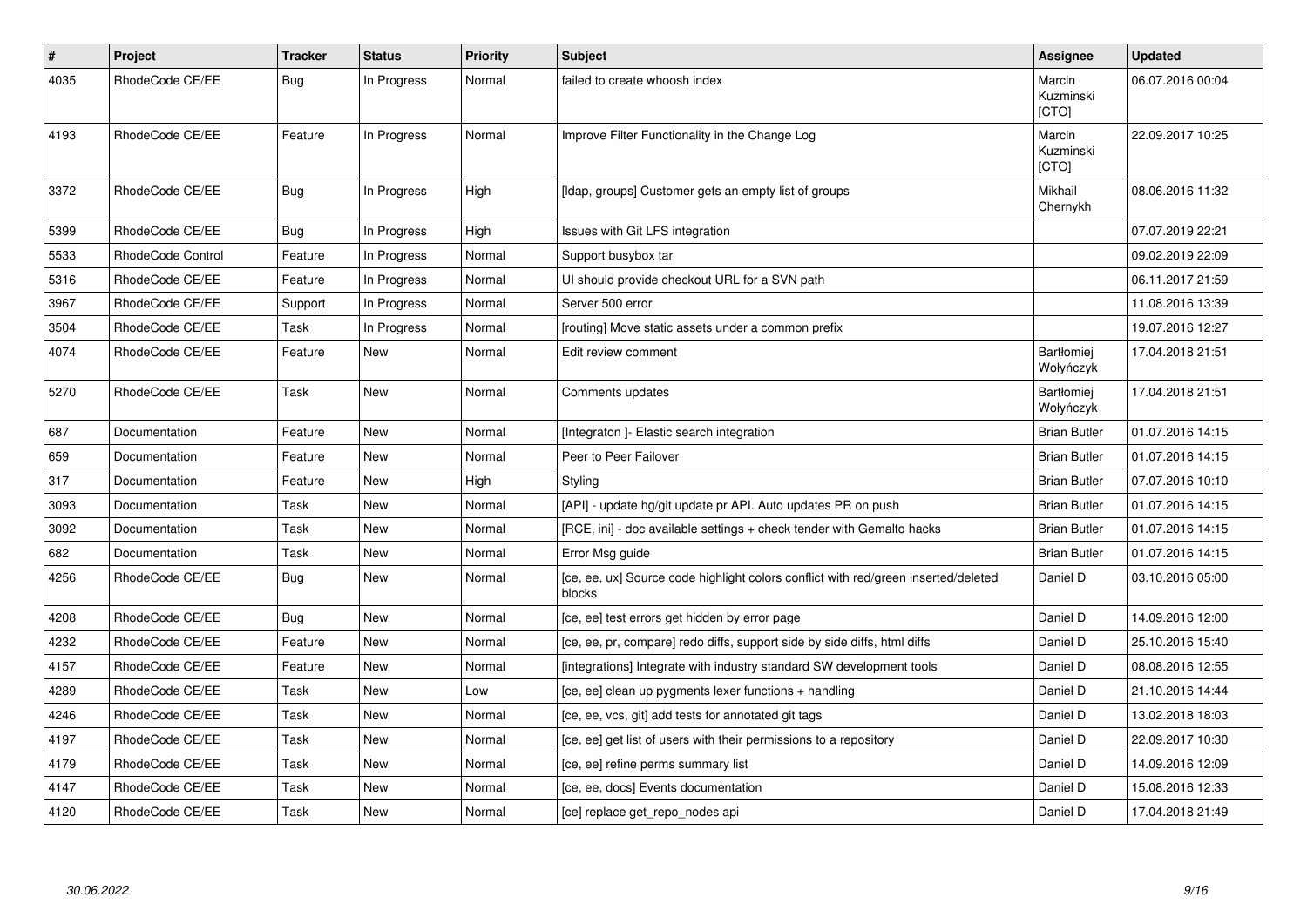| #    | Project              | <b>Tracker</b> | <b>Status</b> | <b>Priority</b> | <b>Subject</b>                                                                                              | <b>Assignee</b>              | <b>Updated</b>   |
|------|----------------------|----------------|---------------|-----------------|-------------------------------------------------------------------------------------------------------------|------------------------------|------------------|
| 5257 | RhodeCode CE/EE      | Bug            | New           | Normal          | Git repository with big binary file provokes error and strange behavior/memory leak<br>of RH.               | Marcin<br>Kuzminski<br>[CTO] | 23.03.2017 22:02 |
| 3483 | RhodeCode CE/EE      | Bug            | <b>New</b>    | Normal          | oauth: disable 3rd party registration if RhodeCode registration is disabled                                 | Marcin<br>Kuzminski<br>[CTO] | 13.04.2016 12:13 |
| 5653 | RhodeCode CE/EE      | Feature        | New           | Normal          | Extend SSH clone to support cloning by repo id.                                                             | Marcin<br>Kuzminski<br>[CTO] | 17.02.2021 12:58 |
| 5441 | RhodeCode CE/EE      | Feature        | New           | Low             | Some files not parsed as XML files                                                                          | Marcin<br>Kuzminski<br>[CTO] | 12.06.2018 12:23 |
| 5382 | RhodeCode CE/EE      | Feature        | New           | Normal          | Support for repository aliases                                                                              | Marcin<br>Kuzminski<br>[CTO] | 04.09.2017 15:17 |
| 4213 | RhodeCode CE/EE      | Feature        | New           | High            | Embed PostgreSQL database                                                                                   | Marcin<br>Kuzminski<br>[CTO] | 03.09.2016 23:45 |
| 4000 | RhodeCode CE/EE      | Feature        | <b>New</b>    | Normal          | Make compare more functional                                                                                | Marcin<br>Kuzminski<br>[CTO] | 18.11.2017 19:11 |
| 4234 | RhodeCode CE/EE      | Task           | New           | Normal          | prepare and test RhodeCode VM image for AWS                                                                 | <b>Marcin Lulek</b>          | 11.07.2017 13:32 |
| 4052 | RhodeCode Appenlight | Task           | New           | Normal          | release fixes                                                                                               | <b>Marcin Lulek</b>          | 29.06.2016 12:14 |
| 5548 | RhodeCode CE/EE      | Feature        | New           | Normal          | Initial Search API                                                                                          | Peter Colledge               | 07.07.2019 22:21 |
| 5553 | RhodeCode CE/EE      | Bug            | New           | Normal          | Exceptions Tracker - Exception ID: 140095575901360 after upgrade to the lastes<br>version                   | Thierry<br>Wynsdau           | 10.07.2019 10:33 |
| 5680 | RhodeCode CE/EE      | Bug            | New           | High            | Inconsistent timezone display                                                                               |                              | 20.04.2022 14:15 |
| 5679 | RhodeCode CE/EE      | Bug            | New           | Normal          | Data directory continues to grow until it fills disk partition                                              |                              | 25.04.2022 11:42 |
| 5672 | RhodeCode CE/EE      | Bug            | New           | Normal          | Unable to browse git repository folders with # in names                                                     |                              | 16.12.2021 18:13 |
| 5670 | RhodeCode CE/EE      | Bug            | <b>New</b>    | Normal          | Repo-level administrators can usurp owner of repoistory                                                     |                              | 01.12.2021 16:18 |
| 5664 | RhodeCode CE/EE      | Bug            | New           | Normal          | Regression: When assigning permissions, cannot see own group in auto-complete<br>without special conditions |                              | 29.07.2021 10:49 |
| 5662 | RhodeCode CE/EE      | Bug            | <b>New</b>    | Normal          | Full text search not working due to crash in whoosh                                                         |                              | 07.06.2022 08:31 |
| 5657 | RhodeCode CE/EE      | Bug            | New           | Normal          | Error in maintenance page                                                                                   |                              | 30.03.2021 15:09 |
| 5654 | RhodeCode CE/EE      | Bug            | New           | Normal          | Comment formatting broken when containing @ in a code block                                                 |                              | 24.02.2021 12:10 |
| 5649 | RhodeCode CE/EE      | Bug            | New           | Normal          | test-file-upload                                                                                            |                              | 17.12.2020 23:08 |
| 5645 | RhodeCode CE/EE      | Bug            | New           | High            | Rhodecode returns 400 Bad request on huge mercurial repos                                                   |                              | 18.12.2020 06:29 |
| 5644 | RhodeCode CE/EE      | Bug            | New           | Normal          | PR inks to comments not working if files are collapsed                                                      |                              | 02.12.2020 10:42 |
| 5632 | RhodeCode CE/EE      | Bug            | New           | Normal          | Missing Parent Folder for Personal Repo lacks proper handling                                               |                              | 03.08.2020 07:56 |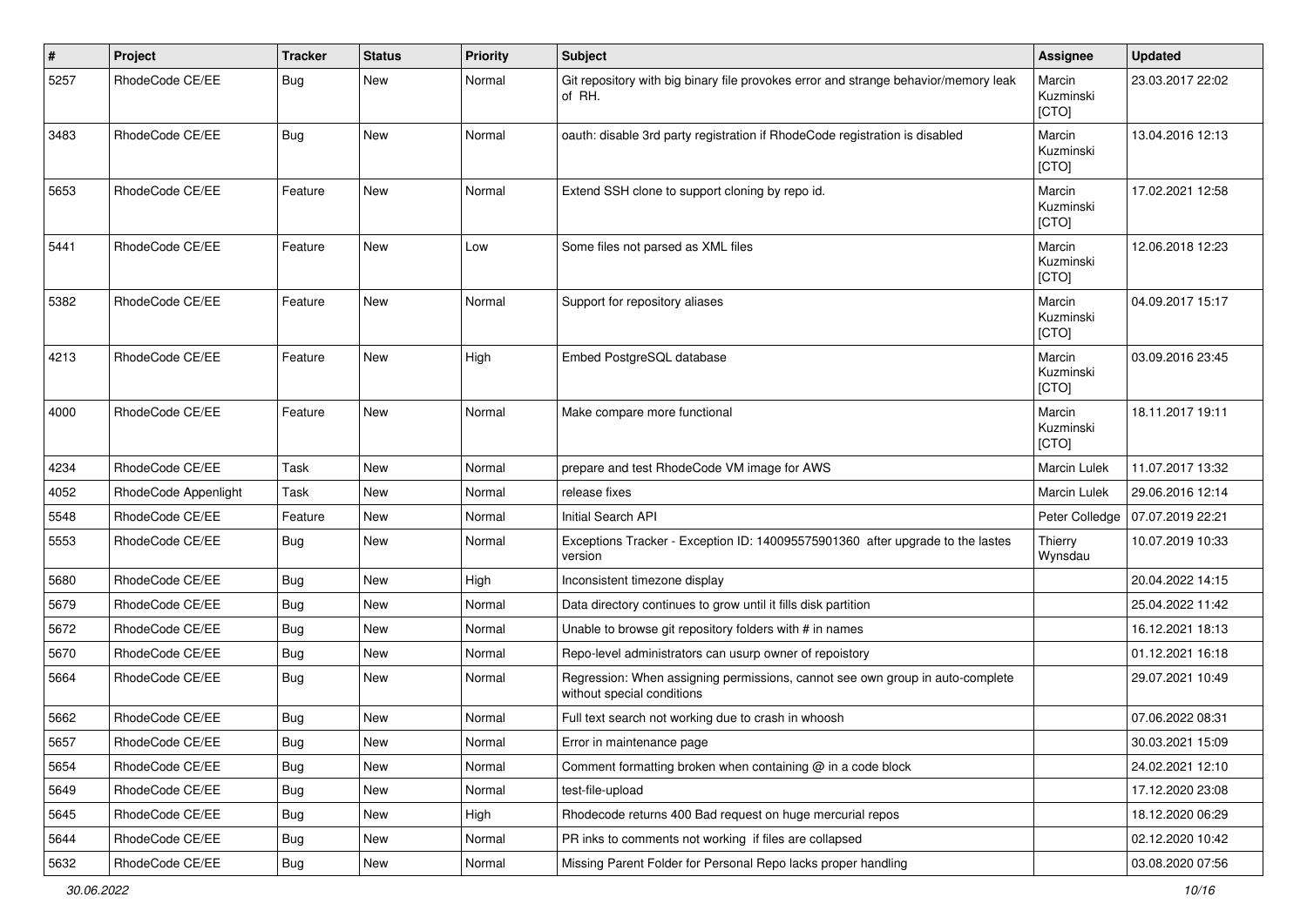| $\#$ | Project           | <b>Tracker</b> | <b>Status</b> | <b>Priority</b> | <b>Subject</b>                                                                                                    | <b>Assignee</b> | <b>Updated</b>   |
|------|-------------------|----------------|---------------|-----------------|-------------------------------------------------------------------------------------------------------------------|-----------------|------------------|
| 5630 | RhodeCode CE/EE   | Bug            | New           | Normal          | Inline comments do not follow the line of code                                                                    |                 | 21.07.2020 11:25 |
| 5629 | RhodeCode CE/EE   | Bug            | New           | Normal          | Diff truncated on small files                                                                                     |                 | 21.07.2020 08:58 |
| 5628 | Documentation     | Bug            | New           | Normal          | Problems with SSH Connection docs                                                                                 |                 | 06.05.2022 21:14 |
| 5627 | Documentation     | Bug            | New           | Normal          | Immediate re-run of rhodecode-index throws warnings on some repos (and suggests<br>rebuild from scratch)          |                 | 02.07.2020 19:41 |
| 5626 | RhodeCode CE/EE   | Bug            | New           | Normal          | Whoosh full-text indexing is fully indexing all repos, not recognizing forks                                      |                 | 02.07.2020 19:24 |
| 5625 | Documentation     | Bug            | New           | Normal          | Feedback on RhodeCode Full-text search docs                                                                       |                 | 02.07.2020 19:22 |
| 5624 | RhodeCode CE/EE   | Bug            | New           | Normal          | Timeout when trying to test SMTP email configuration                                                              |                 | 01.07.2020 20:01 |
| 5612 | RhodeCode CE/EE   | <b>Bug</b>     | New           | Low             | CPU cores getting maxed out by VCSServer on Repository Size request                                               |                 | 03.10.2021 23:25 |
| 5598 | Documentation     | <b>Bug</b>     | New           | Low             | Typo in force delete command                                                                                      |                 | 19.03.2020 20:10 |
| 5590 | RhodeCode CE/EE   | Bug            | New           | Normal          | Pull Request creation takes 2 minutes                                                                             |                 | 28.05.2020 20:48 |
| 5588 | RhodeCode CE/EE   | Bug            | New           | Normal          | wrong rendering of issue tracker pattern                                                                          |                 | 29.01.2020 11:24 |
| 5570 | RhodeCode CE/EE   | Bug            | New           | Normal          | Remap repositories always fail in RhodeCode community                                                             |                 | 04.10.2019 14:50 |
| 5559 | RhodeCode CE/EE   | Bug            | New           | Normal          | Timezone handling issue on repos list                                                                             |                 | 07.07.2019 22:19 |
| 5556 | RhodeCode CE/EE   | Bug            | <b>New</b>    | Normal          | After upgrade RhodeCode Enterprise, pull request via API adds repo owner as<br>default reviewer                   |                 | 01.01.2020 13:09 |
| 5551 | Documentation     | Bug            | New           | Normal          | Mention LargeFile and LFS in the Backup page                                                                      |                 | 21.04.2019 20:58 |
| 5550 | RhodeCode CE/EE   | Bug            | New           | Normal          | 500 Internal Server Error   The server has either erred or is incapable of performing<br>the requested operation. |                 | 18.04.2019 17:12 |
| 5547 | RhodeCode CE/EE   | Bug            | New           | Normal          | UI not consistent between Firefox and Chrome                                                                      |                 | 01.03.2019 23:35 |
| 5545 | RhodeCode CE/EE   | Bug            | New           | Normal          | Merge commit to contain the username/reponame of the origin                                                       |                 | 28.02.2019 13:46 |
| 5540 | RhodeCode CE/EE   | <b>Bug</b>     | New           | Normal          | Rhode Code 4.15.2 VCS Caching(?) behaviour                                                                        |                 | 25.02.2019 17:01 |
| 5538 | RhodeCode CE/EE   | Bug            | <b>New</b>    | Normal          | internal server error (UnicodeDecodeError) during rhodecode-index request                                         |                 | 20.02.2019 14:43 |
| 5535 | RhodeCode Control | Bug            | New           | Normal          | improper rollback on upgrade failure                                                                              |                 | 09.02.2019 21:12 |
| 5531 | RhodeCode Tools   | Bug            | New           | Normal          | rhodecode-index: default cli opts overwrite given mapping file                                                    |                 | 17.07.2020 17:36 |
| 5524 | RhodeCode CE/EE   | <b>Bug</b>     | New           | High            | Cannot log into RhodeCode anymore                                                                                 |                 | 15.01.2019 17:08 |
| 5519 | RhodeCode CE/EE   | Bug            | New           | High            | User unable to fork the repo despite setting Repository Forking to Disabled                                       |                 | 11.12.2018 22:21 |
| 5512 | RhodeCode CE/EE   | Bug            | New           | Normal          | Show commit phase in summary view                                                                                 |                 | 09.11.2018 21:37 |
| 5510 | RhodeCode CE/EE   | Bug            | New           | High            | AssertionError: unexpected parameters: user_agent & hook_type                                                     |                 | 31.07.2021 11:14 |
| 5509 | RhodeCode CE/EE   | Bug            | New           | Normal          | Remove `!important attributes` from UI elements                                                                   |                 | 07.12.2018 07:40 |
| 5506 | RhodeCode CE/EE   | Bug            | New           | Normal          | Web UI fonts are not looking good and is difficult to read for people with low vision                             |                 | 26.10.2018 09:38 |
| 5501 | RhodeCode Control | Bug            | New           | Normal          | rccontrol throwing rccontrol.lib.exceptions.SupervisorFailedToStart                                               |                 | 19.05.2022 19:32 |
| 5500 | RhodeCode CE/EE   | Bug            | New           | Normal          | How to enable/set "RC_SKIP_HOOKS" to disable svn hooks?                                                           |                 | 02.10.2018 07:45 |
| 5494 | RhodeCode CE/EE   | <b>Bug</b>     | New           | Normal          | rccontrol's python package management causes slow VCS SSH                                                         |                 | 02.04.2019 11:56 |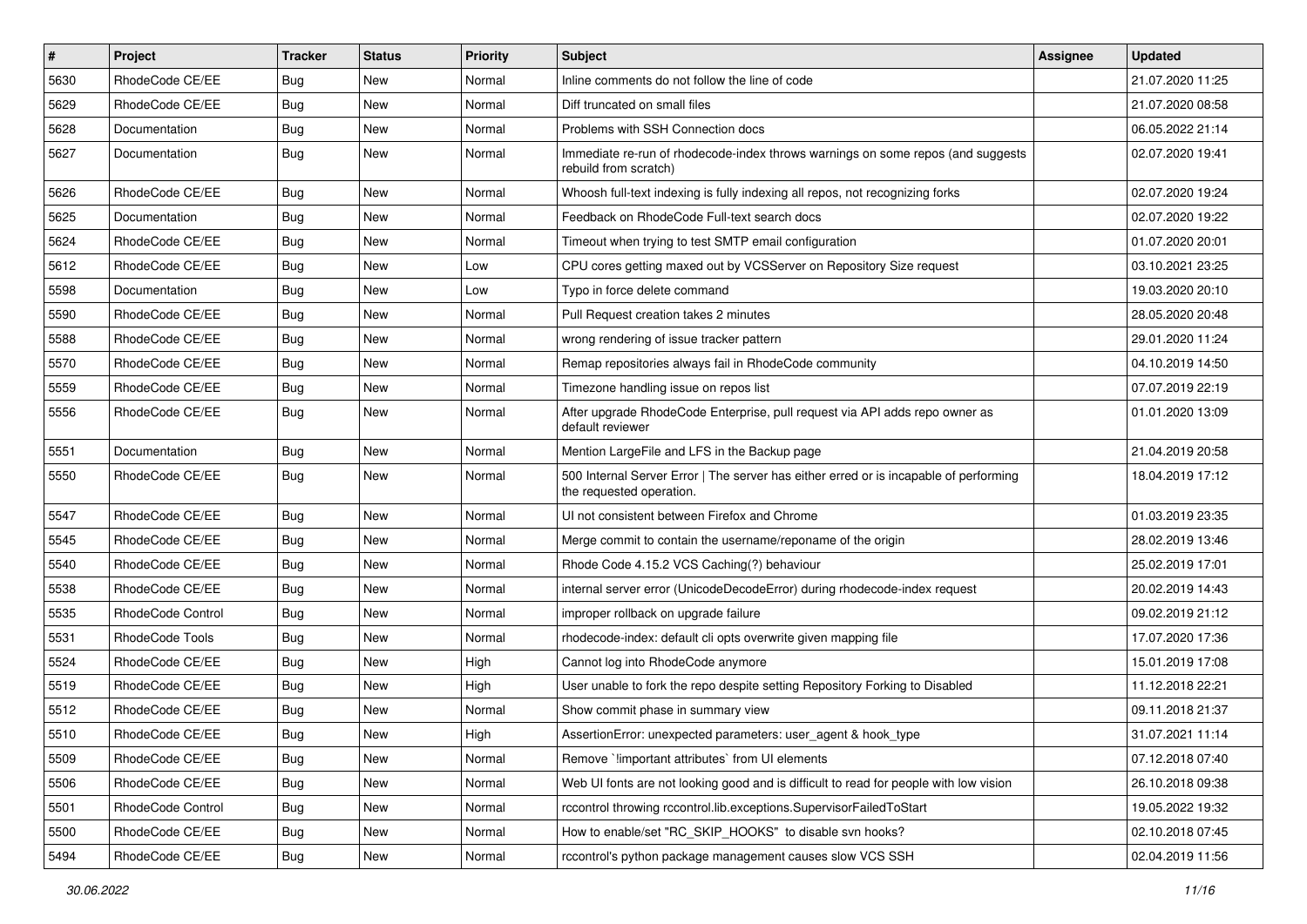| $\sharp$ | Project              | <b>Tracker</b> | <b>Status</b> | <b>Priority</b> | <b>Subject</b>                                                                                                                                                                       | <b>Assignee</b> | <b>Updated</b>   |
|----------|----------------------|----------------|---------------|-----------------|--------------------------------------------------------------------------------------------------------------------------------------------------------------------------------------|-----------------|------------------|
| 5492     | RhodeCode CE/EE      | <b>Bug</b>     | New           | Normal          | VCSServer + SVN 1.10                                                                                                                                                                 |                 | 26.07.2018 15:01 |
| 5475     | RhodeCode CE/EE      | Bug            | New           | Normal          | Unable to locate user in OpenLDAP directory via Idaps                                                                                                                                |                 | 08.06.2018 20:06 |
| 5471     | RhodeCode CE/EE      | Bug            | New           | Normal          | Webhook integration failing: need more than 3 values to unpack                                                                                                                       |                 | 01.06.2018 02:26 |
| 5462     | RhodeCode CE/EE      | Bug            | New           | Normal          | create_repo api fails with celery enabled                                                                                                                                            |                 | 10.07.2018 17:49 |
| 5460     | RhodeCode CE/EE      | Bug            | <b>New</b>    | Low             | Repo creation stuck when remote clone returns partial http code 500                                                                                                                  |                 | 06.07.2018 19:14 |
| 5450     | RhodeCode Tools      | Bug            | <b>New</b>    | Normal          | rhodecode-api get license info no longer works                                                                                                                                       |                 | 17.07.2018 15:01 |
| 5439     | Documentation        | Bug            | New           | Low             | JIRA Integration description: Wrong sample link                                                                                                                                      |                 | 14.02.2018 14:25 |
| 5414     | RhodeCode CE/EE      | Bug            | New           | High            | When Opening New Pull Request, Target Revision Default Is Undesireable                                                                                                               |                 | 11.04.2018 23:20 |
| 5410     | RhodeCode CE/EE      | Bug            | New           | Normal          | After converting to CE, we get the following error when trying to view some repos in<br>the UI: "UnicodeDecodeError: 'ascii' codec can't decode byte" (full error in<br>Description) |                 | 25.01.2018 20:45 |
| 5406     | RhodeCode CE/EE      | Bug            | <b>New</b>    | Normal          | <b>Installer Fails</b>                                                                                                                                                               |                 | 01.12.2017 11:52 |
| 5405     | RhodeCode CE/EE      | Bug            | <b>New</b>    | Normal          | Add repository from UI leads to HTTP/404                                                                                                                                             |                 | 28.11.2017 11:39 |
| 5371     | RhodeCode CE/EE      | Bug            | <b>New</b>    | Normal          | Comment times in Pull Requests are off by 1 day                                                                                                                                      |                 | 10.04.2018 15:11 |
| 5348     | Documentation        | <b>Bug</b>     | New           | Normal          | Uninstall documentaion missing some steps                                                                                                                                            |                 | 06.07.2017 10:25 |
| 5347     | Documentation        | Bug            | New           | Normal          | Post Install steps should include Apache or Nginx setup.                                                                                                                             |                 | 06.07.2017 10:23 |
| 5342     | RhodeCode Appenlight | Bug            | New           | Low             | Broken link [Applications Modify application]                                                                                                                                        |                 | 21.06.2017 21:21 |
| 5248     | Documentation        | Bug            | New           | Normal          | Installation of rhodecode-tools                                                                                                                                                      |                 | 16.03.2017 16:35 |
| 5227     | RhodeCode CE/EE      | Bug            | New           | Normal          | 400 during a svn checkout, file with special chars                                                                                                                                   |                 | 23.02.2017 17:43 |
| 5218     | RhodeCode CE/EE      | <b>Bug</b>     | New           | Normal          | 500 when forking repository, when using special chars in password.                                                                                                                   |                 | 19.02.2017 21:46 |
| 4285     | RhodeCode CE/EE      | Bug            | <b>New</b>    | Normal          | Intermittent error while trying to create or fork a repository                                                                                                                       |                 | 17.10.2016 22:42 |
| 4255     | RhodeCode CE/EE      | Bug            | New           | Normal          | [translation, i18n] translation not being applied to integrations pages                                                                                                              |                 | 30.09.2016 15:56 |
| 4190     | RhodeCode CE/EE      | Bug            | New           | Normal          | [tests] fix or remove rst xss inline test                                                                                                                                            |                 | 22.08.2016 12:15 |
| 4189     | RhodeCode CE/EE      | Bug            | New           | Normal          | [tests, git] count of commit ids is different for git than hg when comparing remote                                                                                                  |                 | 22.08.2016 12:34 |
| 4188     | RhodeCode CE/EE      | Bug            | New           | Normal          | [tests, svn] changeset tests produce different results for svn                                                                                                                       |                 | 22.08.2016 09:54 |
| 4154     | RhodeCode CE/EE      | <b>Bug</b>     | <b>New</b>    | Low             | [ce, ee] user register via github captcha                                                                                                                                            |                 | 05.08.2016 22:51 |
| 4116     | RhodeCode CE/EE      | Bug            | New           | High            | [ee] Starting EE or running paster commands like setup-rhodecode does not work<br>without setting LC ALL properly.                                                                   |                 | 18.08.2016 21:03 |
| 4109     | RhodeCode CE/EE      | Bug            | New           | Normal          | [files] The "switch to commit" widget is broken after using browser back button                                                                                                      |                 | 17.04.2018 21:50 |
| 4040     | RhodeCode CE/EE      | <b>Bug</b>     | New           | Low             | [ce, ee] logout when logged out causes 403 Cross-site request forgery detected                                                                                                       |                 | 23.06.2016 13:40 |
| 3994     | RhodeCode Appenlight | Bug            | New           | Normal          | during setup, user is given option to make admin account even if one does not exist                                                                                                  |                 | 08.06.2016 12:44 |
| 3990     | RhodeCode Appenlight | <b>Bug</b>     | New           | Normal          | some dashboard builder buttons are up against fields                                                                                                                                 |                 | 07.06.2016 12:01 |
| 3987     | RhodeCode Appenlight | Bug            | New           | Normal          | adjust footer so it's consistent with the website footer                                                                                                                             |                 | 15.06.2016 10:20 |
| 3986     | RhodeCode Appenlight | <b>Bug</b>     | New           | Normal          | table headers should be left aligned                                                                                                                                                 |                 | 07.06.2016 11:53 |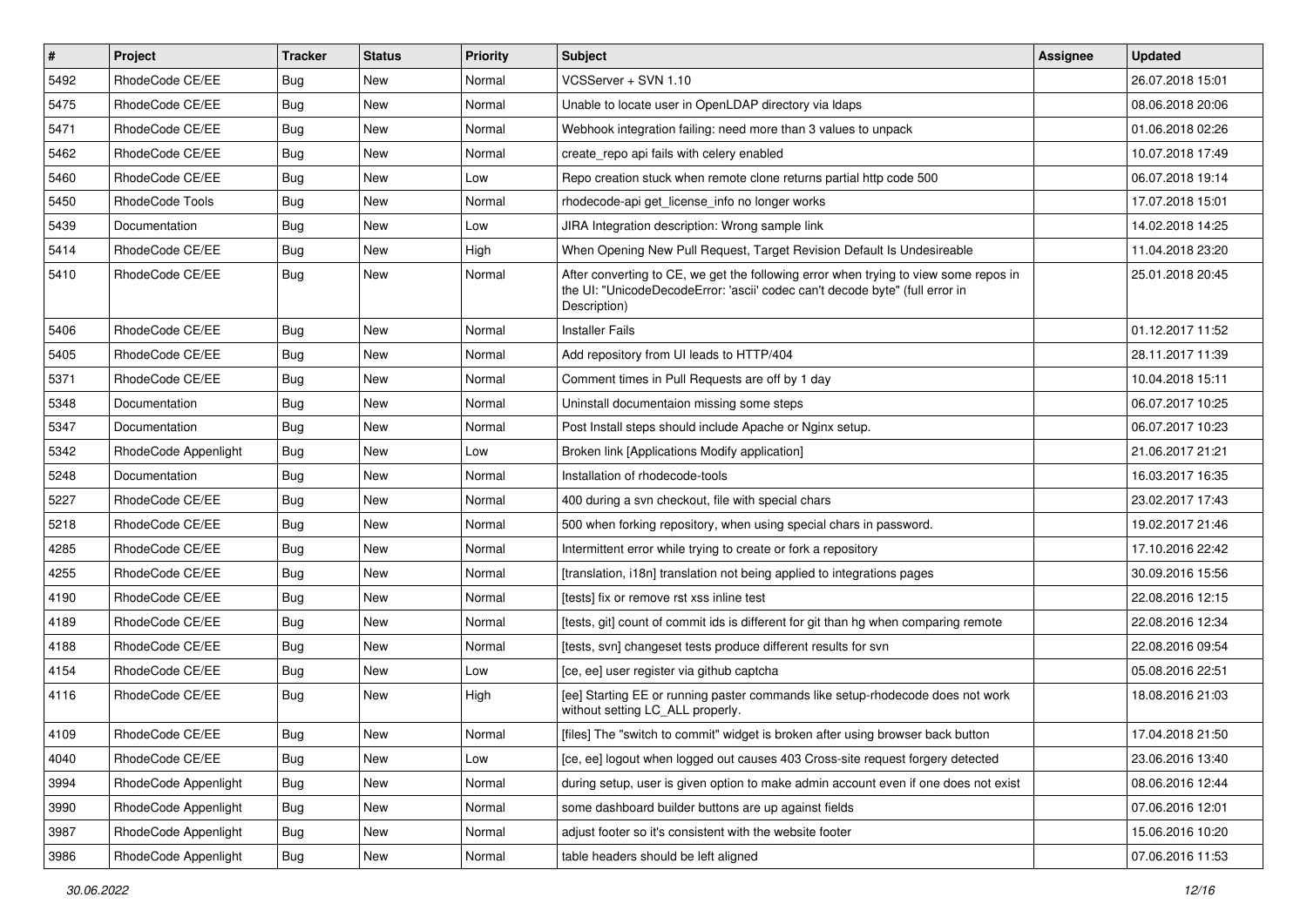| $\pmb{\#}$ | Project           | <b>Tracker</b> | <b>Status</b> | <b>Priority</b> | Subject                                                                                         | <b>Assignee</b> | <b>Updated</b>   |
|------------|-------------------|----------------|---------------|-----------------|-------------------------------------------------------------------------------------------------|-----------------|------------------|
| 3963       | RhodeCode CE/EE   | <b>Bug</b>     | New           | Normal          | [ce] Getting a newly added repo via remap/rescan via api gives no data                          |                 | 27.05.2016 05:02 |
| 3956       | RhodeCode CE/EE   | Bug            | New           | Normal          | [ce] - svn commit with all 'None' properties (author, message, etc.)                            |                 | 23.05.2016 17:22 |
| 3939       | RhodeCode CE/EE   | <b>Bug</b>     | New           | Normal          | [ux] changelog filter blank after going back in browser                                         |                 | 18.05.2016 14:50 |
| 3923       | RhodeCode CE/EE   | <b>Bug</b>     | New           | Normal          | odd exception on running internal-code                                                          |                 | 09.08.2016 10:54 |
| 3922       | RhodeCode CE/EE   | <b>Bug</b>     | New           | Normal          | svn backend returns different diff to git/hg backends                                           |                 | 11.05.2016 14:29 |
| 3615       | RhodeCode CE/EE   | <b>Bug</b>     | New           | Low             | (OperationalError) too many SQL variables on admin journal page                                 |                 | 06.05.2016 11:45 |
| 3441       | RhodeCode CE/EE   | <b>Bug</b>     | New           | Normal          | [ux] clicking on line in file view scrolls to that line                                         |                 | 05.04.2016 13:35 |
| 3382       | RhodeCode CE/EE   | <b>Bug</b>     | New           | Normal          | download superrepo with subrepos                                                                |                 | 25.03.2016 01:30 |
| 3351       | RhodeCode CE/EE   | <b>Bug</b>     | New           | Normal          | Duplicate IP whitelist entry shows error flash                                                  |                 | 21.03.2016 15:54 |
| 3334       | RhodeCode CE/EE   | Bug            | New           | Normal          | Attempt to edit .coveragerc through the online file editor                                      |                 | 17.03.2016 13:49 |
| 3250       | RhodeCode CE/EE   | <b>Bug</b>     | New           | Normal          | Posting a comment message is very slow !                                                        |                 | 17.03.2016 12:57 |
| 3022       | RhodeCode CE/EE   | <b>Bug</b>     | New           | Normal          | SVN support with repositories groups                                                            |                 | 26.07.2016 18:25 |
| 5641       | RhodeCode CE/EE   | Feature        | New           | Normal          | "Add draft" / (x) button usability                                                              |                 | 30.11.2020 20:53 |
| 5638       | RhodeCode CE/EE   | Feature        | New           | Normal          | Add "Copy full url path" button                                                                 |                 | 05.02.2021 20:23 |
| 5637       | RhodeCode CE/EE   | Feature        | New           | Normal          | Clone URL templates - add per repository/namespace                                              |                 | 29.10.2020 09:38 |
| 5631       | RhodeCode CE/EE   | Feature        | New           | Normal          | Change target of PR                                                                             |                 | 31.07.2020 17:05 |
| 5617       | RhodeCode CE/EE   | Feature        | New           | Normal          | Allow PRs to non-head bookmarks                                                                 |                 | 20.05.2020 12:25 |
| 5613       | RhodeCode CE/EE   | Feature        | New           | Low             | Feature Request: Issue tracker link in new tab/window                                           |                 | 03.10.2021 23:25 |
| 5600       | RhodeCode CE/EE   | Feature        | New           | Normal          | Change default repository landing page                                                          |                 | 27.01.2021 01:04 |
| 5595       | RhodeCode CE/EE   | Feature        | New           | Normal          | Group code review mail notification                                                             |                 | 03.03.2020 10:17 |
| 5586       | RhodeCode CE/EE   | Feature        | New           | Normal          | @mention should be a link                                                                       |                 | 29.01.2020 11:46 |
| 5584       | RhodeCode CE/EE   | Feature        | New           | Normal          | "update pull request link" message on vcs client                                                |                 | 23.01.2020 10:32 |
| 5582       | RhodeCode Control | Feature        | New           | Normal          | Add the version number of a PR in the HTTP API                                                  |                 | 15.01.2020 10:45 |
| 5552       | RhodeCode CE/EE   | Feature        | New           | High            | PR dependency across repos                                                                      |                 | 22.06.2019 01:15 |
| 5543       | RhodeCode CE/EE   | Feature        | New           | Normal          | Repo API should have equivalent get_repo_audit_logs() to User API call<br>get_user_audit_logs() |                 | 26.02.2019 12:22 |
| 5534       | RhodeCode Control | Feature        | New           | Normal          | extract/preload subcommand                                                                      |                 | 14.02.2019 14:45 |
| 5511       | RhodeCode CE/EE   | Feature        | New           | Normal          | New feature to synchronize the fork with the remote repo from the summary page                  |                 | 13.11.2018 01:23 |
| 5504       | RhodeCode CE/EE   | Feature        | New           | Normal          | Buttons to copy commit hash and to expand the commit message in the repo<br>summary view        |                 | 26.10.2018 00:59 |
| 5289       | RhodeCode CE/EE   | Feature        | New           | High            | Ability to Upload/Replace a file using the UI                                                   |                 | 22.09.2017 10:29 |
| 5278       | RhodeCode CE/EE   | Feature        | New           | Normal          | Require support for git repositories of the form git://                                         |                 | 13.04.2017 15:20 |
| 5273       | RhodeCode CE/EE   | Feature        | New           | Normal          | Comment status                                                                                  |                 | 07.04.2017 13:10 |
| 5271       | RhodeCode CE/EE   | Feature        | New           | Normal          | Private comments                                                                                |                 | 07.04.2017 12:01 |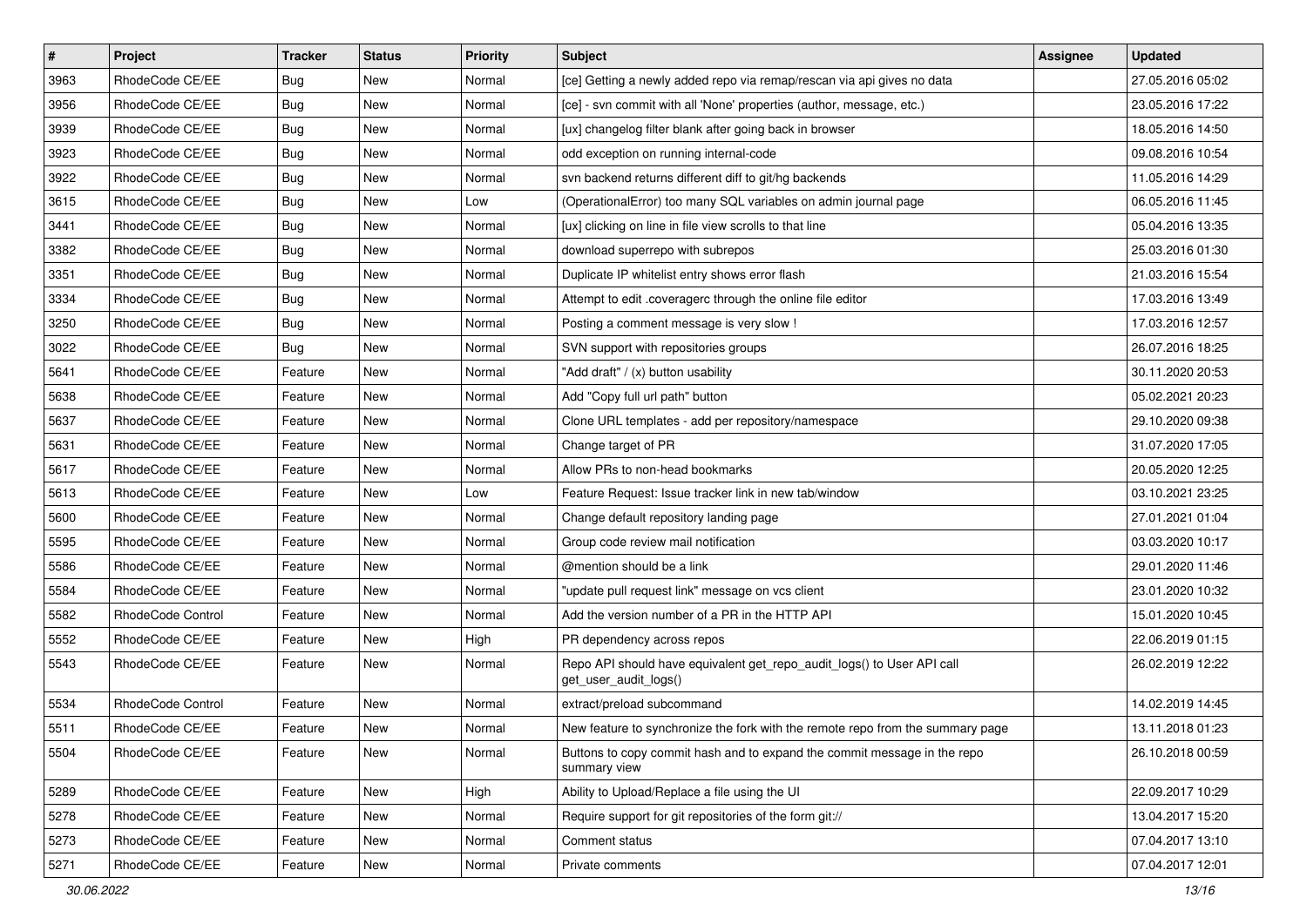| $\pmb{\#}$ | Project              | <b>Tracker</b> | <b>Status</b> | Priority | Subject                                                                   | <b>Assignee</b> | <b>Updated</b>   |
|------------|----------------------|----------------|---------------|----------|---------------------------------------------------------------------------|-----------------|------------------|
| 5256       | RhodeCode CE/EE      | Feature        | New           | Normal   | Last repository access time.                                              |                 | 23.03.2017 16:34 |
| 4301       | RhodeCode CE/EE      | Feature        | <b>New</b>    | Normal   | [API] toggle force_password_reset in api for Idap users                   |                 | 28.10.2016 15:43 |
| 4272       | RhodeCode CE/EE      | Feature        | New           | Normal   | Better SPAM protection                                                    |                 | 12.10.2016 11:14 |
| 4226       | RhodeCode CE/EE      | Feature        | New           | Normal   | [settings, system info] add VCS and Channelstream status to System Info   |                 | 14.09.2016 16:45 |
| 4222       | RhodeCode CE/EE      | Feature        | <b>New</b>    | Normal   | Configurable detection of READMEs                                         |                 | 09.09.2016 10:05 |
| 4220       | RhodeCode Appenlight | Feature        | New           | Low      | Search params allow sorting of result.                                    |                 | 06.09.2016 16:33 |
| 4191       | RhodeCode CE/EE      | Feature        | New           | Normal   | Add custom Image logo option to header                                    |                 | 22.08.2016 14:49 |
| 4182       | RhodeCode CE/EE      | Feature        | New           | Normal   | add direct link from notification to corresponding PR                     |                 | 19.08.2016 12:35 |
| 4144       | RhodeCode CE/EE      | Feature        | New           | Normal   | [ux] improve enable/disable of notifications                              |                 | 02.08.2016 17:19 |
| 4071       | RhodeCode Appenlight | Feature        | <b>New</b>    | Normal   | Allow for easy out-out of assigned permissions                            |                 | 05.07.2016 10:14 |
| 4064       | RhodeCode Appenlight | Feature        | New           | Normal   | Create a multiple action feature for Reports and Logs lists               |                 | 30.06.2016 15:18 |
| 4063       | RhodeCode Appenlight | Feature        | New           | Normal   | add option to specify custom value in dashboard select                    |                 | 30.06.2016 15:17 |
| 4062       | RhodeCode Appenlight | Feature        | <b>New</b>    | Normal   | A way to see browser breakdown for an error                               |                 | 30.06.2016 15:16 |
| 4061       | RhodeCode Appenlight | Feature        | New           | Normal   | Timezone for applications                                                 |                 | 30.06.2016 15:16 |
| 4060       | RhodeCode Appenlight | Feature        | <b>New</b>    | Normal   | Replayable requests                                                       |                 | 30.06.2016 15:15 |
| 4059       | RhodeCode Appenlight | Feature        | New           | Normal   | Server Monitoring                                                         |                 | 30.06.2016 15:15 |
| 4057       | RhodeCode Appenlight | Feature        | New           | Normal   | Negation option for search filter                                         |                 | 30.06.2016 15:12 |
| 4056       | RhodeCode Appenlight | Feature        | <b>New</b>    | Normal   | Optionally allow to filter graphs per machine in dashboard                |                 | 30.06.2016 15:12 |
| 4017       | RhodeCode Appenlight | Feature        | New           | Low      | application logos need help                                               |                 | 14.06.2016 11:52 |
| 3980       | RhodeCode CE/EE      | Feature        | New           | Normal   | Add CI engine                                                             |                 | 05.06.2016 21:32 |
| 3979       | RhodeCode CE/EE      | Feature        | New           | Normal   | Add kanban board                                                          |                 | 05.06.2016 21:20 |
| 3978       | RhodeCode CE/EE      | Feature        | New           | Normal   | Add bug tracker                                                           |                 | 05.06.2016 21:20 |
| 3977       | RhodeCode CE/EE      | Feature        | <b>New</b>    | Normal   | Wiki                                                                      |                 | 05.06.2016 21:11 |
| 3486       | RhodeCode CE/EE      | Feature        | New           | Normal   | expose origin of permission in perm dict for users                        |                 | 06.06.2016 10:54 |
| 3472       | RhodeCode CE/EE      | Feature        | New           | Normal   | Expose unified hooks that can be used in SSH backend                      |                 | 14.04.2016 17:54 |
| 3460       | RhodeCode CE/EE      | Feature        | New           | Normal   | [ux, frontend] hide "show more" button when there is nothing more to show |                 | 11.04.2016 13:37 |
| 3455       | RhodeCode CE/EE      | Feature        | New           | Normal   | [ux] commit message search should render entire commit message            |                 | 07.04.2016 17:50 |
| 3440       | RhodeCode CE/EE      | Feature        | New           | Normal   | [design, ux] mock-up user interface for adding a branch/bookmark          |                 | 05.04.2016 09:21 |
| 3373       | RhodeCode CE/EE      | Feature        | New           | Normal   | Allow to create Bookmarks and Branches from UI                            |                 | 05.04.2016 09:21 |
| 2882       | RhodeCode CE/EE      | Feature        | New           | Normal   | Bulk comment submit                                                       |                 | 17.03.2016 17:50 |
| 1457       | RhodeCode CE/EE      | Feature        | New           | Normal   | add allow permissions inheritance on repo groups                          |                 | 22.09.2017 10:27 |
| 148        | RhodeCode CE/EE      | Feature        | New           | Normal   | [comments] Add per file and multiline comments in a changeset             |                 | 25.05.2016 10:20 |
| 5677       | RhodeCode CE/EE      | Support        | New           | Normal   | PR cross merge                                                            |                 | 28.01.2022 16:59 |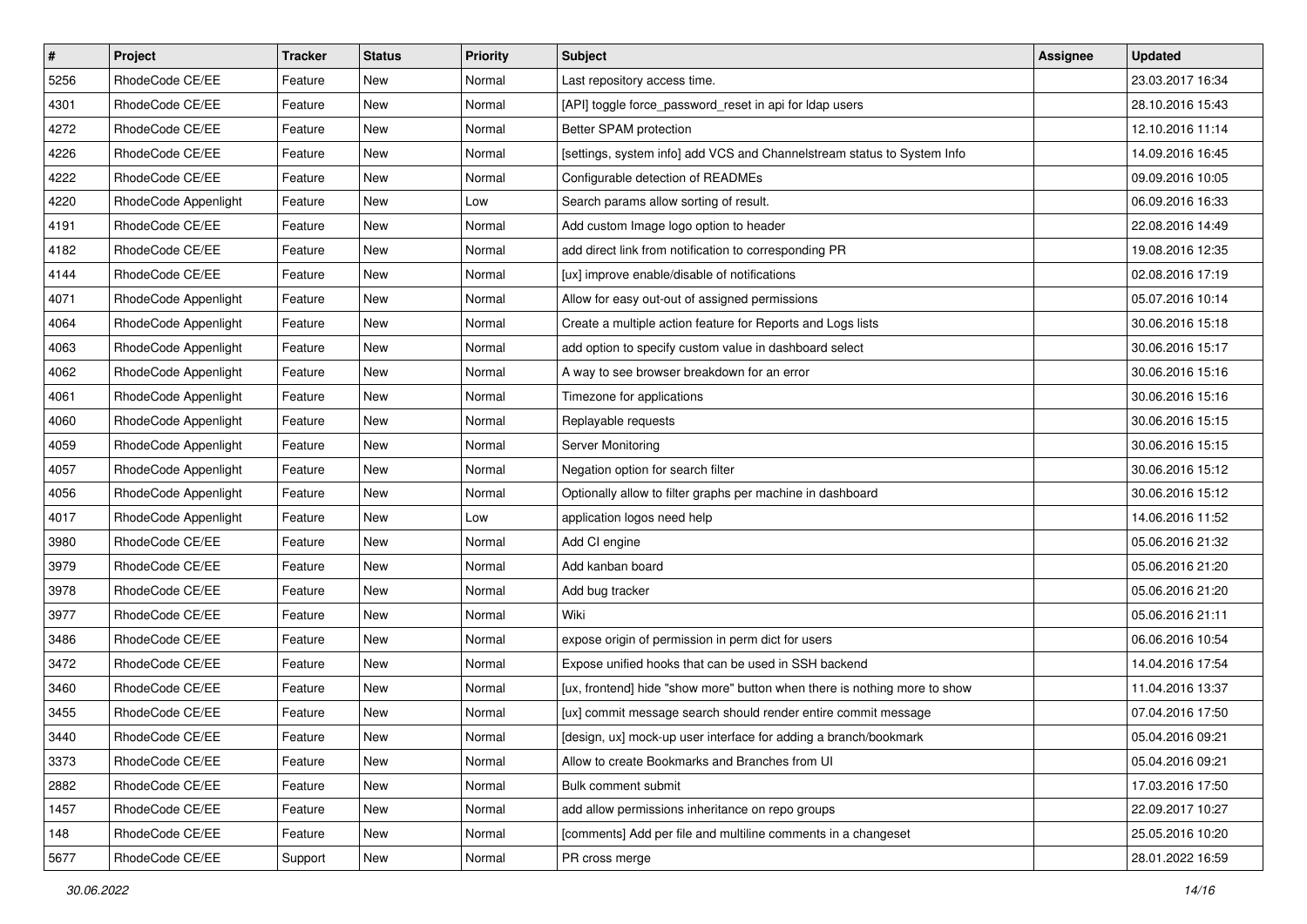| $\#$ | Project         | Tracker | <b>Status</b> | <b>Priority</b> | Subject                                                                                                    | Assignee | <b>Updated</b>   |
|------|-----------------|---------|---------------|-----------------|------------------------------------------------------------------------------------------------------------|----------|------------------|
| 5639 | RhodeCode CE/EE | Support | New           | High            | 500 Internal Server Error   The server has either erred  after importing Database<br>from backup           |          | 22.11.2020 09:15 |
| 5618 | RhodeCode CE/EE | Support | New           | Normal          | Getting HTTP 502 Bad Gateway when trying to push (or clone) on a slow network                              |          | 27.05.2020 21:56 |
| 5593 | RhodeCode CE/EE | Support | New           | Normal          | SSH connections                                                                                            |          | 17.02.2020 16:18 |
| 5591 | Documentation   | Support | New           | Normal          | documentation typo                                                                                         |          | 04.02.2020 19:43 |
| 5541 | RhodeCode CE/EE | Support | New           | Normal          | <b>SVN Settings: Repository Patterns</b>                                                                   |          | 16.12.2019 15:35 |
| 5529 | Documentation   | Support | New           | Normal          | Documentation does not detail watched repositories                                                         |          | 07.02.2019 00:16 |
| 5527 | RhodeCode CE/EE | Support | New           | Normal          | API: expose human readable failure reason                                                                  |          | 30.01.2019 17:43 |
| 5503 | RhodeCode CE/EE | Support | New           | Normal          | failed to upgrade to 4.13.3                                                                                |          | 06.11.2018 18:28 |
| 5499 | RhodeCode CE/EE | Support | New           | Normal          | ERROR [celery.worker.consumer.consumer] consumer: Cannot connect                                           |          | 11.09.2018 08:39 |
| 5497 | RhodeCode CE/EE | Support | New           | Normal          | hg push hangs                                                                                              |          | 30.08.2018 22:15 |
| 5496 | RhodeCode CE/EE | Support | New           | Normal          | database migration 4.11.6 mysql to 4.12.4 postgres                                                         |          | 27.08.2018 21:17 |
| 5495 | RhodeCode CE/EE | Support | New           | Normal          | Idap to crowd users_groups sync source                                                                     |          | 10.09.2018 22:09 |
| 5491 | RhodeCode CE/EE | Support | New           | Urgent          | Upgrade RhodeCode Community + VCSSERVER from 4.10.4 to 4.12.4, pull request<br>stop working with reviewers |          | 30.08.2018 09:47 |
| 5484 | RhodeCode CE/EE | Support | New           | Normal          | Setting up ssh, remote hg not found                                                                        |          | 06.07.2018 23:41 |
| 5468 | RhodeCode CE/EE | Support | New           | Normal          | Check logic for updating last commit for repository groups                                                 |          | 30.08.2018 09:47 |
| 5394 | RhodeCode CE/EE | Support | New           | Normal          | SVN to Git / Mercurial Migration                                                                           |          | 03.10.2017 09:29 |
| 5269 | RhodeCode CE/EE | Support | New           | Normal          | Upgrade from RC EE 3.7.1 to RC EE 4.x                                                                      |          | 29.06.2017 19:36 |
| 5255 | RhodeCode CE/EE | Support | New           | Normal          | I can't access issues created by me from mail                                                              |          | 04.04.2017 11:28 |
| 5237 | Documentation   | Support | New           | Normal          | documentation for DR                                                                                       |          | 06.03.2017 23:34 |
| 4303 | RhodeCode CE/EE | Support | New           | Normal          | rhodecode instance                                                                                         |          | 08.11.2016 16:32 |
| 4252 | RhodeCode CE/EE | Support | New           | Normal          | Backup & Recovery                                                                                          |          | 07.10.2016 19:47 |
| 3364 | RhodeCode CE/EE | Support | New           | High            | Allow Specifying the Commit Message for Pull Request Merges                                                |          | 17.04.2018 21:51 |
| 3332 | RhodeCode CE/EE | Support | New           | Normal          | LDAP settings page: Add button "test connection"                                                           |          | 17.03.2016 10:23 |
| 5404 | RhodeCode CE/EE | Task    | <b>New</b>    | Normal          | Add an option to detach review rules when deleting an user                                                 |          | 22.11.2017 11:23 |
| 5400 | RhodeCode CE/EE | Task    | New           | Normal          | User group - subgroup support                                                                              |          | 06.11.2017 22:00 |
| 5200 | RhodeCode CE/EE | Task    | New           | Normal          | investigate search improvements                                                                            |          | 16.12.2019 16:04 |
| 4669 | RhodeCode CE/EE | Task    | New           | Normal          | disable pytest sugar on nix-build                                                                          |          | 01.12.2016 12:52 |
| 4312 | RhodeCode CE/EE | Task    | New           | Normal          | Storage location changes                                                                                   |          | 11.07.2017 13:31 |
| 4299 | RhodeCode CE/EE | Task    | New           | Normal          | TEMPLATE repo groups                                                                                       |          | 22.09.2017 10:26 |
| 4290 | RhodeCode CE/EE | Task    | New           | Normal          | Allow to transplant the review status to merged commits                                                    |          | 17.04.2018 21:50 |
| 4216 | RhodeCode CE/EE | Task    | New           | Normal          | [ux, renderers] implement consistent rendering for text fields                                             |          | 06.09.2016 11:46 |
| 4163 | RhodeCode CE/EE | Task    | New           | Normal          | [ce, ee] celery refactor + upgrade                                                                         |          | 15.08.2016 12:32 |